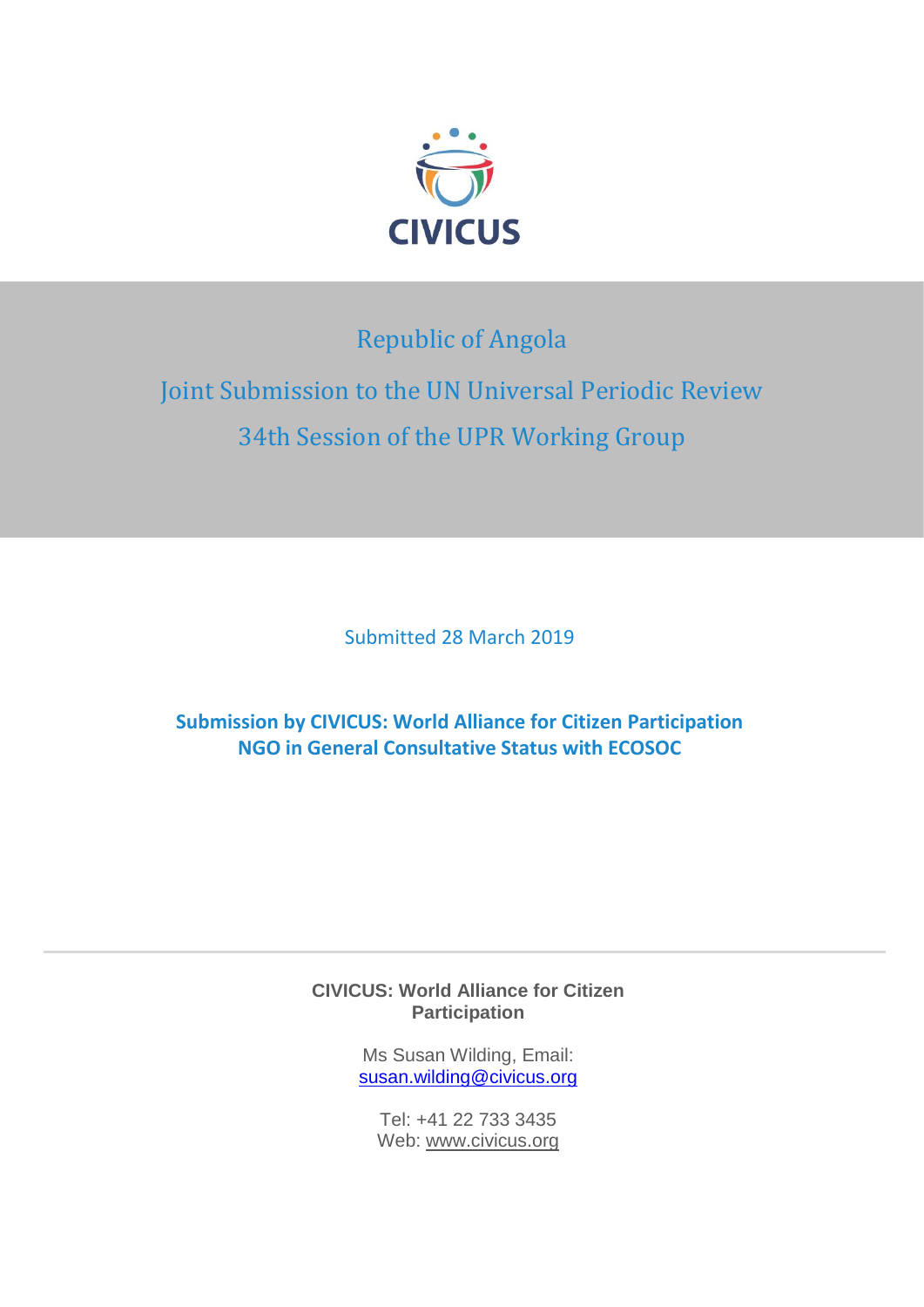## **1. Introduction**

- **1.1** CIVICUS is a global alliance of civil society organisations (CSOs) and activists dedicated to strengthening citizen action and civil society around the world. Founded in 1993, CIVICUS has members in more than 190 countries throughout the world.
- **1.2** In this document, CIVICUS examines the Government of Angola's compliance with its international human rights obligations to create and maintain a safe and enabling environment for civil society. Specifically, we analyse Angola's fulfilment of the rights to the freedoms of association, peaceful assembly and expression and unwarranted restrictions on human rights defenders (HRDs) since its previous UPR examination in October 2014. To this end, we assess Angola's implementation of recommendations received during the 2nd UPR cycle relating to these issues and provide a number of specific, action-orientated follow-up recommendations.
- **1.3** During the 2nd UPR cycle, the Government of Angola received 20 recommendations relating to the space for civil society (civic space). Of these recommendations, 15 were accepted and five were noted. However, an evaluation of a range of legal sources and human rights documentation addressed in subsequent sections of this submission demonstrates that the Government of Angola has not implemented 19 recommendations relating to civil society space. While the government, under the administration of president João Lourenço, has made some progress in some areas, the government has failed to address restrictions on civic space since its last UPR examination.
- **1.4** CIVICUS is deeply concerned by the use of several pieces of restrictive legislation, including provisions on criminal defamation in the Penal Code and several restrictions under Law 23/10 of 3 December 2010 on Crimes against the Security of the State against journalists and HRDs.
- **1.5** CIVICUS is further alarmed by the restrictions on freedom of peaceful assembly, notably the frequent banning of protests, although no prior authorisation is legally required, and the arbitrary arrests of protesters.
- **1.6** As a result of these issues, civic space in Angola is currently rated as 'repressed' by the CIVICUS Monitor, indicating the existence of major constraints on civil society's fundamental rights.<sup>1</sup>

<sup>&</sup>lt;sup>1</sup> CIVICUS Monitor: Angola[, https://monitor.civicus.org/country/angola.](https://monitor.civicus.org/country/angola)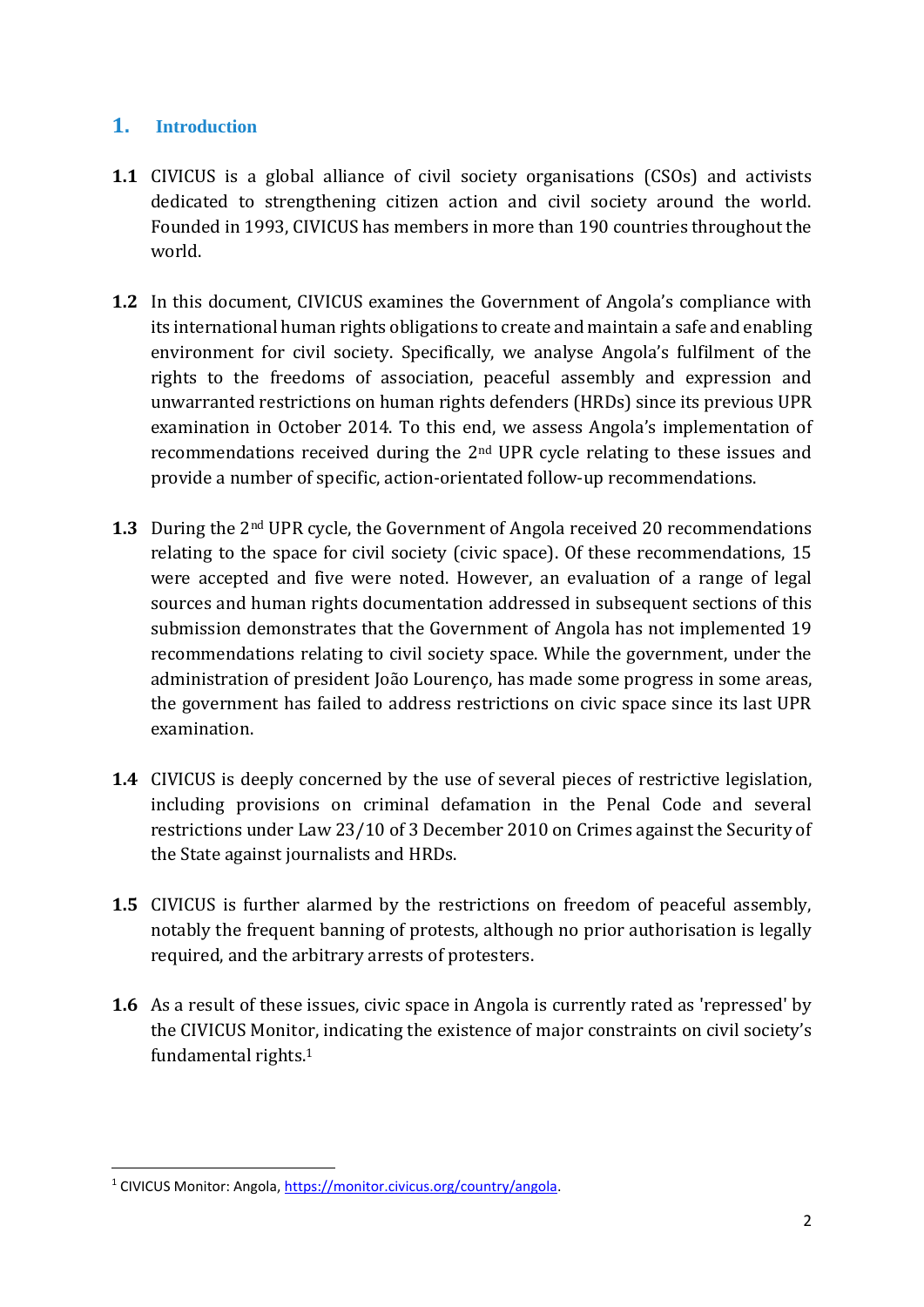#### **2. Freedom of association**

- **2.1** During Angola's examination under the 2nd UPR cycle, the government received eight recommendations on the right to the freedom of association and creating an enabling environment for CSOs. Of the recommendations received, the government accepted seven and noted one. However, as evidenced below, the government has failed to take adequate measures to realise seven of these recommendations, and has only partially implemented one recommendation.
- **2.2** Article 22 of the International Covenant on Civil and Political Rights (ICCPR), to which Angola is a state party, guarantees the freedom of association. Article 48 of the 2010 Constitution of the Republic of Angola also guarantees the right to the freedom of association.) <sup>2</sup> However, despite these commitments, in law and practice, administrative and legal barriers have been used to suppress the work of human rights organisations, although there have been, recently, positive steps under the administration of President Lourenço, including the legal registration of the first LGBTQI organisation and the start of a dialogue with civil society organisations on human rights in Angola.
- **2.3** The freedom of association is regulated through Law 6/12 of 8 January 2012 on Private Associations. <sup>3</sup> Some of the law's provisions are vague and open to broad interpretation. For example, article 12 allows the registry and notary services to deny the registration of associations whose constitution or statutes are not in line with this law, without referring to an appeal process for associations denied registration.<sup>4</sup> Article 13 of the law gives the magistrates of the Public Ministry the power to dictate the legality of associations, which can result in the de-registration of an association when its statutes are found to not conform to the law or public morality.
- **2.4** Presidential Decree 74/15 of 23 March 2015 on the Regulation of Non-Governmental Organisations<sup>5</sup> placed additional restrictions on the freedom of association of national and international CSOs, including the need to register with several ministries, burdensome registration requirements, excessive discretion and

 $2$  The following associations or groupings are prohibited in article 48(4): those whose activities and purpose are against constitutional order, incite and practise violence, or promote tribalism, racism, dictatorship, fascism and xenophobia, in addition to military, paramilitary or militarised associations.

<sup>&</sup>lt;sup>3</sup> Lei das associações privadas, lei nº 6/12, de 18 de janeiro

<sup>4</sup> According to Law 6/12, in order for an association to acquire legal personality, the association needs to register at the register or notary services available in the area of the association's headquarters. Within 15 days, the local notary services must inform the "national organ responsible for the registration of association" and publish notice of the association's creation in the Official Gazette. See also: 'Angola. "They want to keep us vulnerable" - Human rights defenders under pressure', March 2015, The Observatory for the Protection of Human Rights Defenders, AJPD, [https://www.fidh.org/en/region/Africa/angola/angola-they-want-to-keep-us](https://www.fidh.org/en/region/Africa/angola/angola-they-want-to-keep-us-vulnerable-human-rights-defenders-under)[vulnerable-human-rights-defenders-under](https://www.fidh.org/en/region/Africa/angola/angola-they-want-to-keep-us-vulnerable-human-rights-defenders-under)

<sup>5</sup> Decreto Presidencial nº 74/15 de 23 março - Regulamento das organizações não governamentais.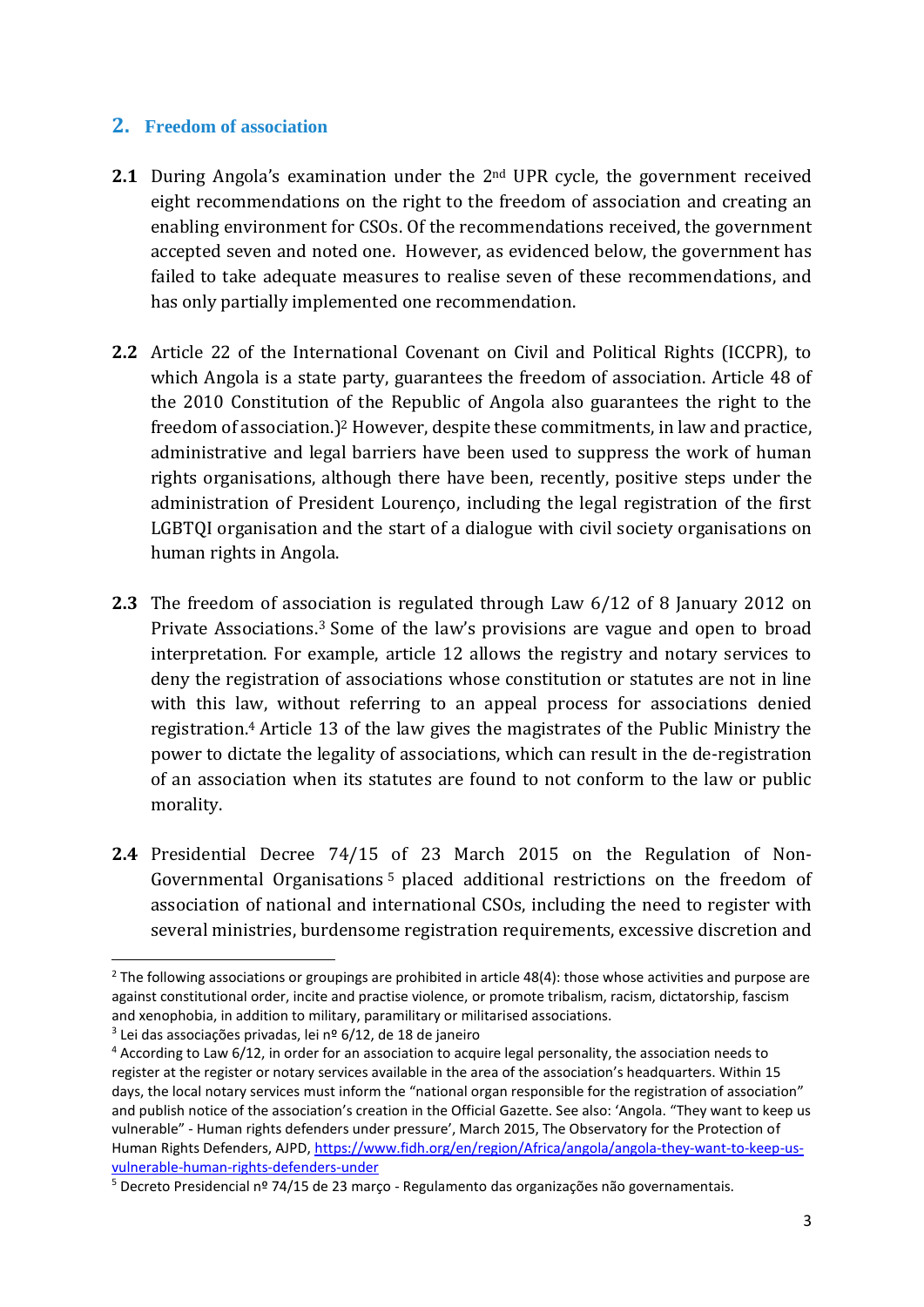oversight by the authorities, restrictions on receiving funding and vague grounds to suspend CSOs.<sup>6</sup> On 5 July 2017, the Constitutional Court ruled the Decree to be unconstitutional, on the grounds that such a regulation needs to be approved by the National Assembly as opposed to the executive.<sup>7</sup> The decree, which came into effect in March 2015, created serious challenges for human rights CSOs, including the freezing of bank accounts and rendering them incapable of receiving foreign funds without the approval of the executive branch. For example, on 1 October 2015, the Banco de Fomento de Angola blocked the accounts of OMUNGA and another human rights organisation, SOS Habitat, on the grounds that the organisations could not present a certificate of registration from the Ministry of Justice.<sup>8</sup>

**2.5** CIVICUS welcomes the first legal registration in Angola of an LGBTQI rights association – Associação Iris Angola – by the Ministry of Justice in June 2018, <sup>9</sup> years after the organisation was formed in 2015.<sup>10</sup> CIVICUS further welcomes the recent dialogue on human rights between the current administration under President João Lourenço and civil society actors. On 4 December 2018, President Lourenço received several civil society groups and activists, including the human rights organisations AJPD, Associação Mãos Livres, and OMUNGA, to discuss human rights and the fight against poverty and corruption.<sup>11</sup>

<sup>&</sup>lt;sup>6</sup> For a deeper analysis of the Presidential Decree, see 'Comments on Angola's Presidential Decree No. 74/15 on the Regulation of Non-Governmental Organizations', International Center for Not-for-Profit Law, 4 September 2015, [http://fatfplatform.org/wp-content/uploads/2015/10/ICNL-Comments-on-Angolas-](http://fatfplatform.org/wp-content/uploads/2015/10/ICNL-Comments-on-Angolas-Presidential-Decree-No-74-15-4-Sept-15.pdf)[Presidential-Decree-No-74-15-4-Sept-15.pdf](http://fatfplatform.org/wp-content/uploads/2015/10/ICNL-Comments-on-Angolas-Presidential-Decree-No-74-15-4-Sept-15.pdf); 'Putin-style Presidential Decree ends NGO independence in Angola', Maka Angola, 2 July 2015, [https://www.makaangola.org/2015/07/putin-style-presidential-decree](https://www.makaangola.org/2015/07/putin-style-presidential-decree-ends-ngo-independence-in-angola/)[ends-ngo-independence-in-angola.](https://www.makaangola.org/2015/07/putin-style-presidential-decree-ends-ngo-independence-in-angola/)

<sup>&</sup>lt;sup>7</sup> 'Tribunal Constitutional de Angola chumba decreto presidential', RFI, 17 July 2017,

[http://pt.rfi.fr/angola/20170717-angola-tribunal-constitucional-chumba-decreto-presidencial.](http://pt.rfi.fr/angola/20170717-angola-tribunal-constitucional-chumba-decreto-presidencial) 8 'Banco angolano congela contas de organizações não governamentais', VOA, 25 November 2015, <https://www.voaportugues.com/a/banco-angolano-congela-contas-da-ongs/3073564.html>; 'ONG angolana enfrenta difulcades financeiras', Deutsche Welle, 6 November 2015[, https://www.dw.com/pt-002/ong](https://www.dw.com/pt-002/ong-angolana-sos-habitat-enfrenta-dificuldades-financeiras/a-18831760)[angolana-sos-habitat-enfrenta-dificuldades-financeiras/a-18831760.](https://www.dw.com/pt-002/ong-angolana-sos-habitat-enfrenta-dificuldades-financeiras/a-18831760)

<sup>9</sup> 'Angola legaliza associação LGBT', Díarío de Notícías, 26 June 2018,

[https://www.dn.pt/mundo/interior/angola-legaliza-associacao-lgbt-9514322.html.](https://www.dn.pt/mundo/interior/angola-legaliza-associacao-lgbt-9514322.html)

<sup>&</sup>lt;sup>10</sup> 'Primeira associação LGBT em Angola espera mudanças', Deutsche Welle, 6 August 2018, [https://www.dw.com/pt-002/primeira-associa%C3%A7%C3%A3o-lgbt-em-angola-espera-mudan%C3%A7as/a-](https://www.dw.com/pt-002/primeira-associa%C3%A7%C3%A3o-lgbt-em-angola-espera-mudan%C3%A7as/a-44964234)[44964234.](https://www.dw.com/pt-002/primeira-associa%C3%A7%C3%A3o-lgbt-em-angola-espera-mudan%C3%A7as/a-44964234) In a further positive move, on 23 January 2019, with the adoption of Angola's new Penal Code, the provision of "vices against nature" was removed, while discrimination against people based on their sexual orientation is now forbidden. 'Angola despenaliza homossexualidade', Díarío de Notícías, 24 January 2019, [https://www.dn.pt/mundo/interior/novo-codigo-penal-angolano-despenaliza-homossexualidade-](https://www.dn.pt/mundo/interior/novo-codigo-penal-angolano-despenaliza-homossexualidade-10484193.html)[10484193.html](https://www.dn.pt/mundo/interior/novo-codigo-penal-angolano-despenaliza-homossexualidade-10484193.html)

<sup>11</sup> 'Presidente angolano reúne-se com ativistas, Rafael Marques será recebido quarta-feira', Deutsche Welle, 4 December 2018, [https://www.dw.com/pt-002/presidente-angolano-re%C3%BAne-se-com-ativistas-rafael](https://www.dw.com/pt-002/presidente-angolano-re%C3%BAne-se-com-ativistas-rafael-marques-ser%C3%A1-recebido-quarta-feira/a-46584045)[marques-ser%C3%A1-recebido-quarta-feira/a-46584045](https://www.dw.com/pt-002/presidente-angolano-re%C3%BAne-se-com-ativistas-rafael-marques-ser%C3%A1-recebido-quarta-feira/a-46584045); 'Angolan president holds unprecedented talks with civic groups', News24, 5 December 2018, [https://www.news24.com/Africa/News/angola-president-holds](https://www.news24.com/Africa/News/angola-president-holds-unprecedented-talks-with-civic-groups-20181205)[unprecedented-talks-with-civic-groups-20181205.](https://www.news24.com/Africa/News/angola-president-holds-unprecedented-talks-with-civic-groups-20181205)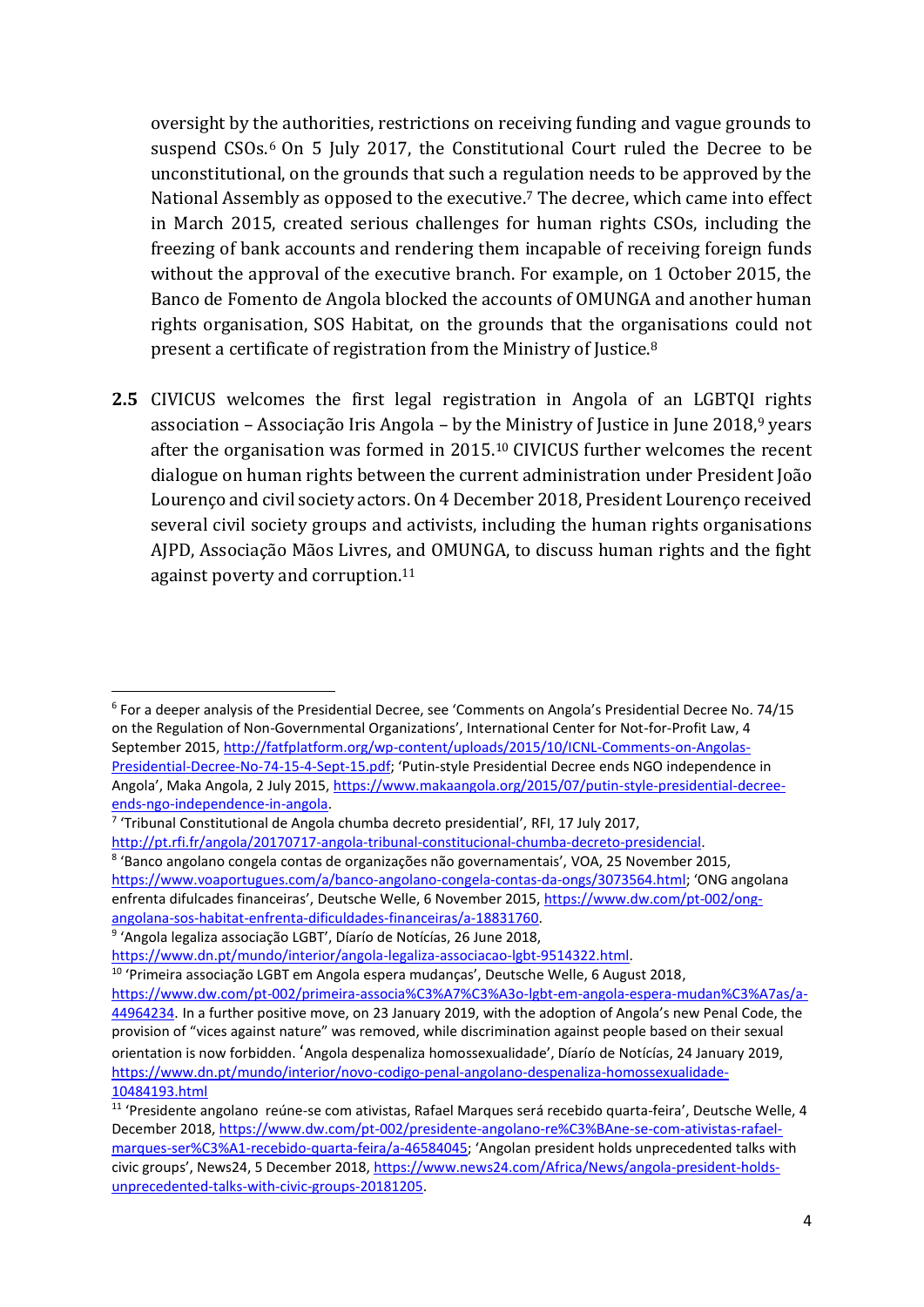#### **3. Harassment, intimidation and attacks against human rights defenders, civil society activists and journalists**

- **3.1** Under Angola's previous UPR examination, the government received three recommendations on the protection of HRDs, journalists and civil society representatives. Of the three recommendations, two were accepted and one was noted. However, as examined in this section, none of these recommendations were implemented.
- **3.2** Article 12 of the UN Declaration on Human Rights Defenders mandates states to take the necessary measures to ensure protection to HRDs. However, in spite of these protections, HRDs and journalists have often been subjected to judicial harassment, intimidation and threats, particularly those working on issues such as good governance, corruption, land rights, exploitation of natural resources and forced evictions, and HRDs working in Cabinda and other areas, where civic space is more restricted.
- **3.3** Law 23/10 of 3 December 2010 on Crimes against the Security of the State <sup>12</sup> contains many restrictive provisions. Under article 25 (1) a prison sentence of between six months and three years or a fine is foreseen for maliciously insulting the president or any other sovereign body. Insults directed at members of the National Assembly or the executive and magistrates can lead to prison sentences up to two years (article 25 (3)). Rebellion, which includes "incitement of inhabitants of the Angolan territory to civil war or rebellion" is penalised under article 21 of Law 23/10 with a prison sentence of three to 12 years.
- **3.4** On 28 March 2016, the Court of Luanda sentenced a group of 17 HRDs and youth activists, known as the '15+2', to prison sentences of between two years and three months and eight years and six months for the charges of preparatory acts of rebellion and criminal conspiracy. <sup>13</sup> A few days earlier, on 21 March 2016, the Public Prosecutor dropped the charge of preparatory acts of a coup against the president, while adding the charge of criminal conspiracy. Fifteen of the 17 activists were arrested between 20 and 24 June 2015 for having organised and participated in a conference on 'Philosophy of peaceful revolution', at which they discussed peaceful

 $12$  Lei nº 23/10 de 3 Dezembro – Lei dos Crimes contra a Segurança do Estado,

[http://www.tribunalconstitucional.ao/uploads/%7Bba5a9a35-5652-4e00-ba36-89281ab1b7a6%7D.pdf.](http://www.tribunalconstitucional.ao/uploads/%7Bba5a9a35-5652-4e00-ba36-89281ab1b7a6%7D.pdf) <sup>13</sup> ' Ativistas angolanos condendos a penas entre 2 e 8 anos de prisão', Deutsche Welle, 28 March 2016, [https://www.dw.com/pt-002/ativistas-angolanos-condenados-a-penas-entre-2-e-8-anos-de-pris%C3%A3o/a-](https://www.dw.com/pt-002/ativistas-angolanos-condenados-a-penas-entre-2-e-8-anos-de-pris%C3%A3o/a-19146663)[19146663](https://www.dw.com/pt-002/ativistas-angolanos-condenados-a-penas-entre-2-e-8-anos-de-pris%C3%A3o/a-19146663); 'Angola jails 17 activists for rebellion after public reading of political book', The Guardian, 28 March 2016, [https://www.theguardian.com/world/2016/mar/28/angola-jails-17-activists-rebellion-public-book](https://www.theguardian.com/world/2016/mar/28/angola-jails-17-activists-rebellion-public-book-reading)[reading.](https://www.theguardian.com/world/2016/mar/28/angola-jails-17-activists-rebellion-public-book-reading)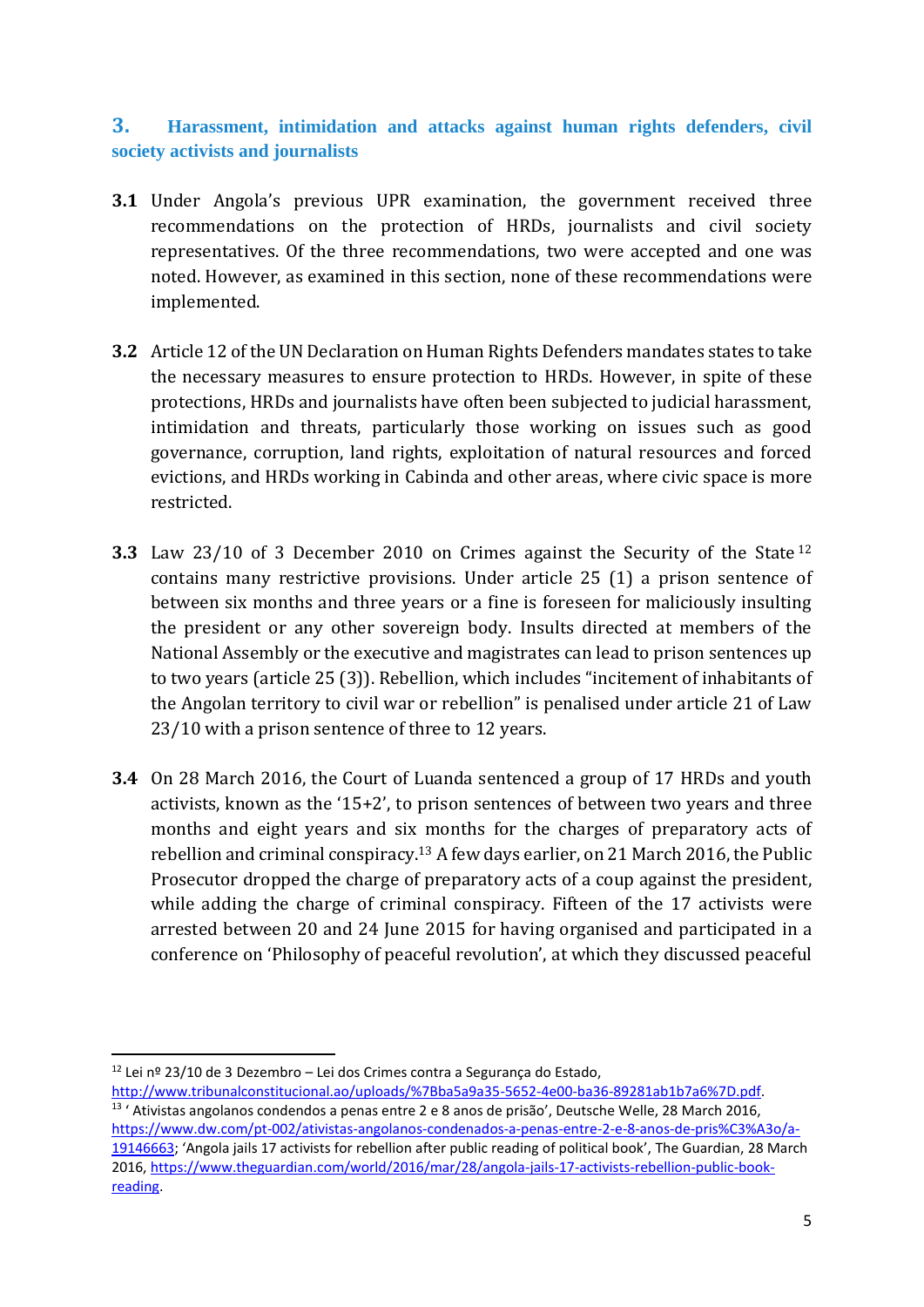protest and non-violent resistance, organised by Domingos da Cruz, who was given the heaviest sentence of eight-and-a-half years. 14

- **3.5** Investigative journalist Rafael Marques de Morais has been judicially harassed for years for his reporting on corruption. On 28 May 2015, Marques was given a sixmonth suspended prison sentence by the Provincial Court of Luanda after being found guilty of charges of slanderous denunciation, of mining companies and seven army generals, under article 245 of the Penal Code. <sup>15</sup> The charges stemmed from the publication, in 2011, of his book, 'Blood Diamonds: Corruption and Torture in Angola'. The book alleges serious human rights violations, such as torture and murder, perpetrated by security guards, soldiers, private security and mining companies, in the diamond-rich Lundas region. The Court sentenced Marques despite an out-of-court deal with the army generals, who co-own a private security company whose employees allegedly perpetrated human rights abuses. <sup>16</sup> He was initially indicted in January 2013 on nine defamation charges, while he was informed of 15 additional charges in March 2015, when his trial opened. <sup>17</sup>
- **3.6** Previously, on 15 March 2015, HRD José Marcos Mavungo was arrested and detained in Cabinda, for his involvement in organising a peaceful protest denouncing poor governance and human rights abuses in Cabinda (see 5.6). Mavungo was initially charged with sedition and tried on 19 March 2015. The Provincial Court of Cabinda ordered further investigations, as no sufficient evidence was presented. On 27 May 2015, Mavungo was charged with rebellion, although he was only informed of the charges against him on 22 June 2015, and on 14 September 2015 was sentenced to six years in prison by the Cabinda Provincial Court.<sup>18</sup> On 20 May 2016, the Supreme Court acquitted Mavungo due to insufficient evidence.<sup>19</sup> Mavungo was a member of Mpalabanda Associação Civica de Cabinda, a human rights organisation established

<https://www.dn.pt/mundo/interior/amnistia-abrange-ativistas-17-ativistas-angolanos-5297378.html>

<sup>1</sup> <sup>14</sup> Responding to a habeas corpus petition, the Supreme Court of Angola ordered the conditional release of the 17 activists on 29 June 2016. They were later given a pardon through the Amnesty Law, approved by the National Assembly on 20 July 2016. 'Supremo angolano arrasa juiz que condonou 17 ativistas', Diárío de Notícías, 8 July 2016, [https://www.dn.pt/lusa/interior/ativista-angolano-do-processo-152-detido-por](https://www.dn.pt/lusa/interior/ativista-angolano-do-processo-152-detido-por-reclamar-com-juiza-em-tribunal-de-luanda-8917113.html)[reclamar-com-juiza-em-tribunal-de-luanda-8917113.html](https://www.dn.pt/lusa/interior/ativista-angolano-do-processo-152-detido-por-reclamar-com-juiza-em-tribunal-de-luanda-8917113.html)

<sup>&#</sup>x27;Amnestia abrange 17 ativistas angolanos', Diárío de Notícías, 21 July 2016,

<sup>15</sup> 'Jornalista Rafael Marques condenado a seis meses de prisão com pena suspensa', Deutsche Welle, 28 May 2015, [https://www.dw.com/pt-002/jornalista-rafael-marques-condenado-a-seis-meses-de-pris%C3%A3o-com](https://www.dw.com/pt-002/jornalista-rafael-marques-condenado-a-seis-meses-de-pris%C3%A3o-com-pena-suspensa/a-18480832)[pena-suspensa/a-18480832.](https://www.dw.com/pt-002/jornalista-rafael-marques-condenado-a-seis-meses-de-pris%C3%A3o-com-pena-suspensa/a-18480832)

<sup>&</sup>lt;sup>16</sup> 'Angolan journalist settles defamation case over blood diamonds book', 21 May 2015, The Guardian, [https://www.theguardian.com/world/2015/may/21/angolan-journalist-settles-defamation-case-blood](https://www.theguardian.com/world/2015/may/21/angolan-journalist-settles-defamation-case-blood-diamonds)[diamonds.](https://www.theguardian.com/world/2015/may/21/angolan-journalist-settles-defamation-case-blood-diamonds)

 $17$  'Angolan journalist slapped with 15 new criminal defamation charges', CPJ, 25 March 2015, [https://cpj.org/2015/03/angolan-journalist-slapped-with-15-new-criminal-de.php.](https://cpj.org/2015/03/angolan-journalist-slapped-with-15-new-criminal-de.php)

<sup>18</sup> 'Marcos Mavungo condenado a 6 anos de prisão maior', RFI, 14 September 2015,

<http://pt.rfi.fr/angola/20150914-marcos-mavungo-condenado-6-anos-de-prisao-maior>

<sup>&</sup>lt;sup>19</sup> 'Angola: José Marcos Mavungo acquitted and released!', Worldwide Movement for Human Rights, 27 May 2016, [https://www.fidh.org/en/issues/human-rights-defenders/angola-jose-marcos-mavungo-acquitted-and](https://www.fidh.org/en/issues/human-rights-defenders/angola-jose-marcos-mavungo-acquitted-and-released%20/)[released;](https://www.fidh.org/en/issues/human-rights-defenders/angola-jose-marcos-mavungo-acquitted-and-released%20/).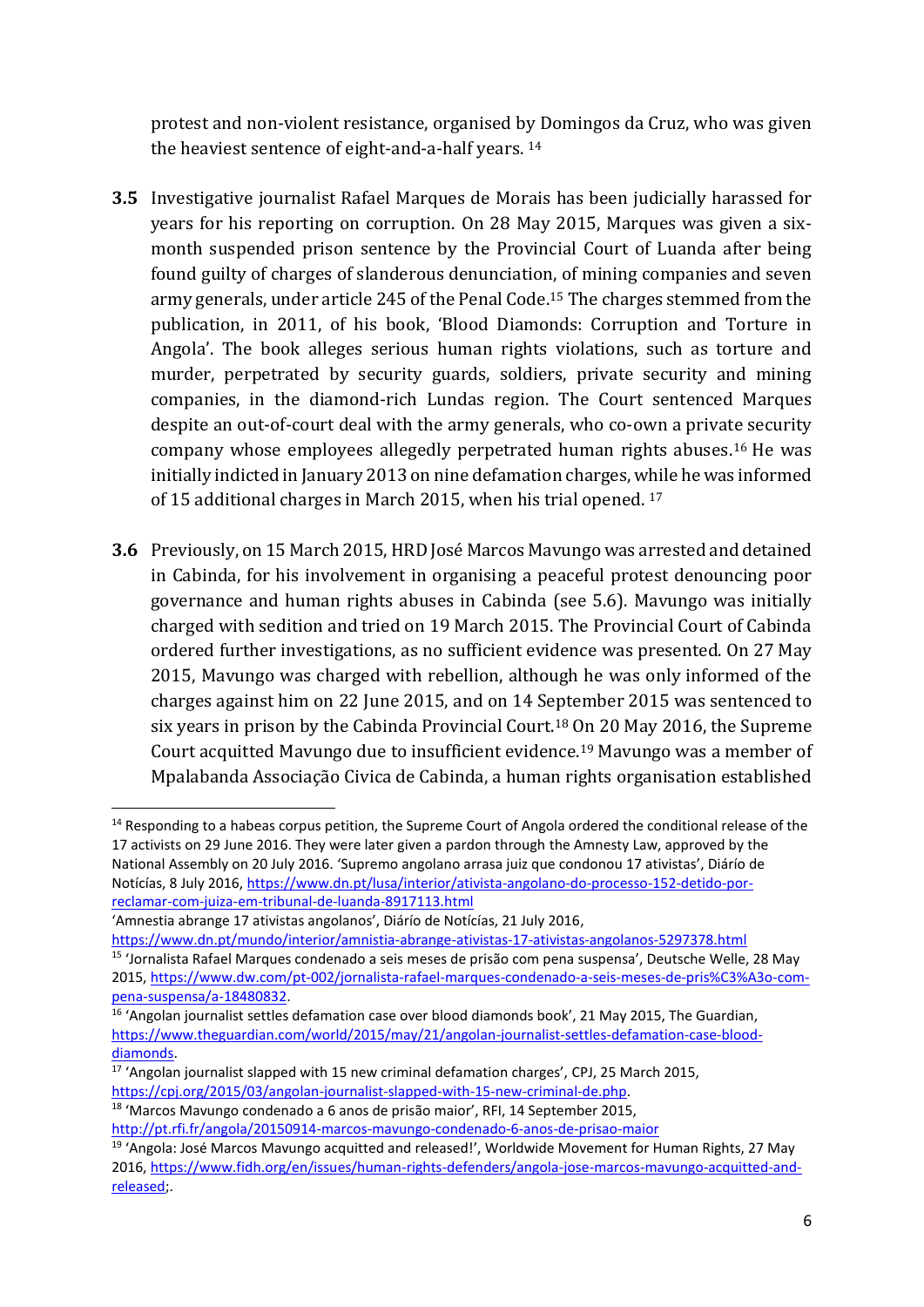in 2003 that documented human rights abuses, and which had been banned by the Provincial Court of Cabinda on the grounds of alleged involvement in politics and incitement to violence in 2006.<sup>20</sup>

#### **4. Freedom of expression, independence of the media and access to information**

- **4.1** Under the 2nd UPR cycle, the government received 15 recommendations relating to the freedom of expression and access to information. Of the recommendations received, 10 were accepted and five were noted. However, as discussed below, the government did not take effective measures to implement these recommendations.
- **4.2** Article 19 of the ICCPR guarantees the right to the freedoms of expression and opinion. Article 40 of the Constitution also guarantees the right to the freedom of expression, albeit with limitations. <sup>21</sup>
- **4.3** On 23 January 2017, a 'social communication legislative package'('pacote legislative da comunicação social'), consisting of five laws, <sup>22</sup> was published in the official Gazette (Diário da República),<sup>23</sup> contains restrictions on the freedom of the press. Law 2/17 establishes a new regulatory entity, the Entidade Reguladora da Comunicação Social Angolana, which has the power to guarantee "effective editorial responsibility in case of violation of the law or principles" (article 3).<sup>24</sup>

 $\overline{a}$ <sup>20</sup> Angola. "They want to keep us vulnerable" - Human rights defenders under pressure', March 2015, The Observatory for the Protection of Human Rights Defenders, AJPD,

[https://www.fidh.org/en/region/Africa/angola/angola-they-want-to-keep-us-vulnerable-human-rights](https://www.fidh.org/en/region/Africa/angola/angola-they-want-to-keep-us-vulnerable-human-rights-defenders-under)[defenders-under](https://www.fidh.org/en/region/Africa/angola/angola-they-want-to-keep-us-vulnerable-human-rights-defenders-under)

<sup>&</sup>lt;sup>21</sup> Article 40 (3) outlines that the freedoms of expression and information are limited by "rights of all to good name, honour and reputation, image and reputation mage and reservation of the intimacy of private and family life, the protection of children and youth, State secret, the secret of justice, professional confidentiality and other guarantees of those rights, under the terms established by law." Article 40 (4) states that "offenses committed in the exercise of freedom of expression and information shall incur its author in disciplinary, civil and criminal liability under the law."

<sup>&</sup>lt;sup>22</sup> The five laws are: Lei nº 1/17 – Lei da Imprensa (Press Law); Lei nº 2/17 – Lei Orgânica da Entitade Reguladora da Comunicação Social (Organic Law of the Social Media Regulatory Entity); Lei nº 3/17 – Lei sobre o Exercício da Actividade de Televisão (Law on the Exercise of Activities of Television); Lei nº 4/17 – Lei sobre o Exercício da Actividade de Radiodifusão (Law on the Exercise of Broadcasting Activities) and Lei 5/17 – Lei sobre o Estatudo do Jornalista (Law on the Statute of Journalists). See 'Pacote Legislativo da Comunicação Social, Government of Angola, 14 September 2018, [http://www.mcs.gov.ao/verlegislacao.aspx?id=1192;](http://www.mcs.gov.ao/verlegislacao.aspx?id=1192) 'Díario de República', 23 January 2017, [http://www.governo.gov.ao/download.aspx?id=1192&tipo=legislacao.](http://www.governo.gov.ao/download.aspx?id=1192&tipo=legislacao) <sup>23</sup> The social communication legislative package was initially approved by Angola's Parliament on 18 November 2016. On 26 June 2017, the Constitutional Court rejected a petition to declare articles 7 and 10 of the Press Law as unconstitutional. See 'Tribunal rejeita pedido de inconstitutionalidade sobre Lei de Imprensa em Angola', Diário de Notícías, 11 July 2017, [https://www.dn.pt/lusa/interior/tribunal-rejeita-pedido-de](https://www.dn.pt/lusa/interior/tribunal-rejeita-pedido-de-inconstitucionalidade-sobre-lei-de-imprensa-em-angola-8628699.html)[inconstitucionalidade-sobre-lei-de-imprensa-em-angola-8628699.html.](https://www.dn.pt/lusa/interior/tribunal-rejeita-pedido-de-inconstitucionalidade-sobre-lei-de-imprensa-em-angola-8628699.html)

<sup>24</sup> 'Parlamento angolano aprova polémico pacote para comunicação', Deutsche Welle, 18 November 2016, [https://www.dw.com/pt-002/parlamento-angolano-aprova-pol%C3%A9mico-pacote-para](https://www.dw.com/pt-002/parlamento-angolano-aprova-pol%C3%A9mico-pacote-para-comunica%C3%A7%C3%A3o/a-36445520)[comunica%C3%A7%C3%A3o/a-36445520.](https://www.dw.com/pt-002/parlamento-angolano-aprova-pol%C3%A9mico-pacote-para-comunica%C3%A7%C3%A3o/a-36445520)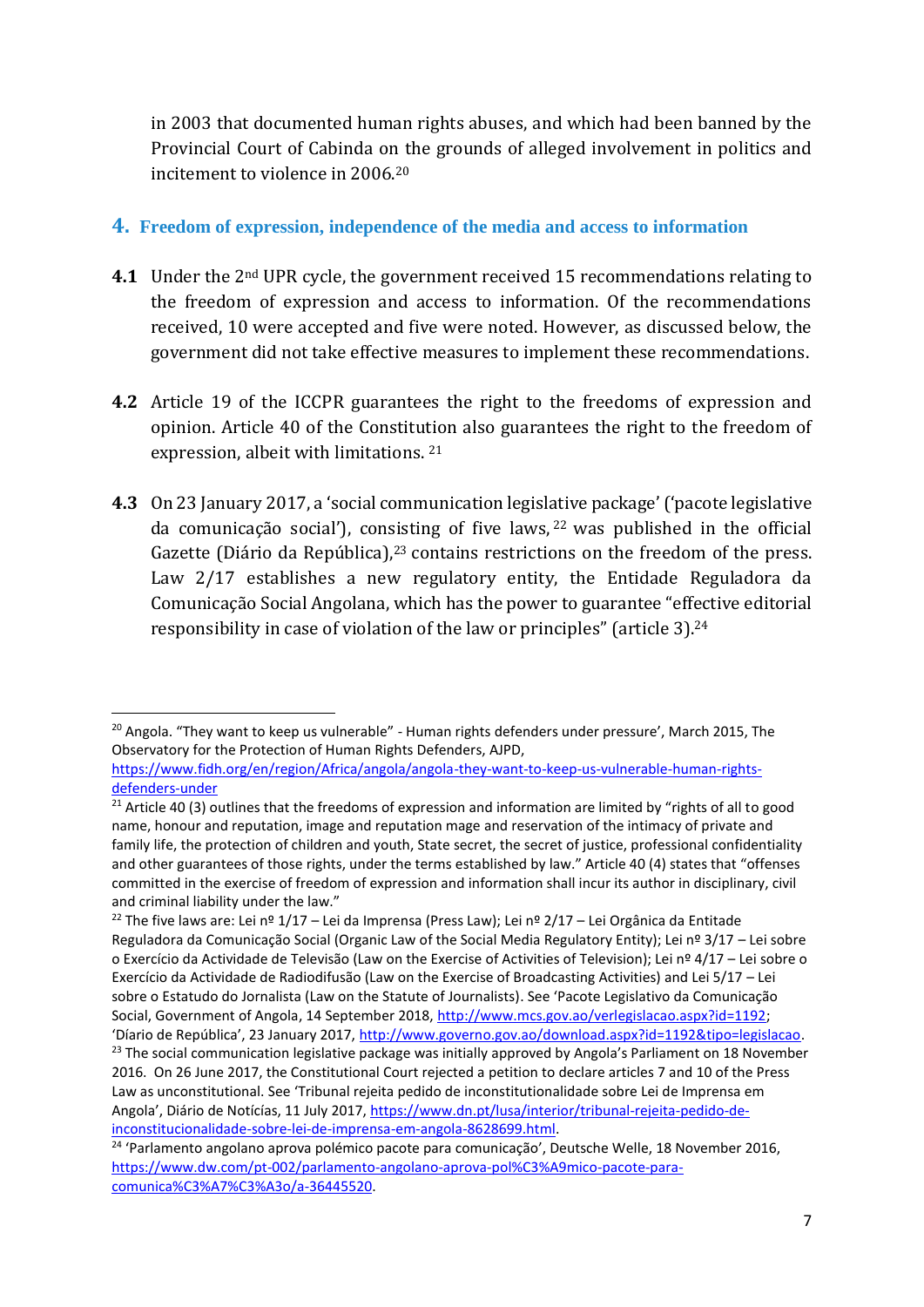**4.4** Article 7 of the Press Law (Law 1/17) outlines the limitations on press freedom, including in relation to the "the principles, values and norms of the Constitution" as set out above (see 4.2). Article 29 (6) of the Press Law (Law 1/17) gives the ministry responsible for social communication the discretion to oversee the periodic compliance of the media's editorial status and to sanction those in default. Article 29 (7) foresees as sanctions "the suspension of activity or circulation for a period of three to nine months, with the cancellation of the activity of the company, body or circulation of the publication in case of recidivism." This could also lead to a fine of 100,000 to 500,000 kwanzas (approx. US\$316 to US\$1,581) under article 83 (g).

#### **5. Freedom of peaceful assembly**

1

- **5.1** During Angola's examination under the 2<sup>nd</sup> UPR cycle, the government received seven recommendations on the right to the freedom of peaceful assembly. Of the recommendations received, Angola accepted five and noted two. However, as evidenced below, the government has failed to adequately realise these recommendations.
- **5.2** Article 21 of the ICCPR guarantees the freedom of peaceful assembly. Article 47 of the Constitution also guarantees the right to the freedom of assembly, peacefully and unarmed, without prior authorisation. However, in practice, protests have often not been allowed by the authorities but there has been an improvement when people assemble in Luanda since president João Lourenço took over power. However intimidation, arbitrary arrests and judicial harassment are systematically used to prevent protests from taking place in some areas, such as Cabinda.
- **5.3** Despite the legal guarantees that no authorisation is needed to hold peaceful assemblies25, in practice protests have often been banned by the authorities. On 14 August 2017, in the run-up to the general elections on 23 August 2017, the Minister of Interior distributed a communiqué to provincial governments recommending them to ban any protests of organisations and activists not affiliated with political parties competing in the elections." 26
- **5.4** In some of Angola's provinces, in particular Cabinda, protests are systematically banned. Provincial authorities also deploy methods of intimidation, harassment, arbitrary arrests and judicial prosecution to prevent protests from taking place. As set above (see 3.8), HRDs José Marcos Mavungo and Arão Bula Tempo were arrested

<sup>&</sup>lt;sup>25</sup> Article 3 of Law 16/91 on the Right of Meeting and Manifestations / Assemblies of 199125 also confirms that citizens have the right to "meet and protest peacefully, in public places, open to the public and individuals, irrespective of any authorisation, for purposes not contrary of law, morality, public order, public security and the rights of individual and collective persons." Organisers of peaceful assemblies and meetings in public places only need to notify the Governor of their Province or the Commissioner three working days in advance of the protest (article 6(1)).

<sup>26</sup> 'Governo angolano recomenda probição de manifestações de organizações não concorrentes às eleições', VOA, 14 August 2017, [https://www.voaportugues.com/a/governo-angolano-proibe-manifestacoes--nao](https://www.voaportugues.com/a/governo-angolano-proibe-manifestacoes--nao-concorrentes-eleicoes/3984587.html)[concorrentes-eleicoes/3984587.html.](https://www.voaportugues.com/a/governo-angolano-proibe-manifestacoes--nao-concorrentes-eleicoes/3984587.html)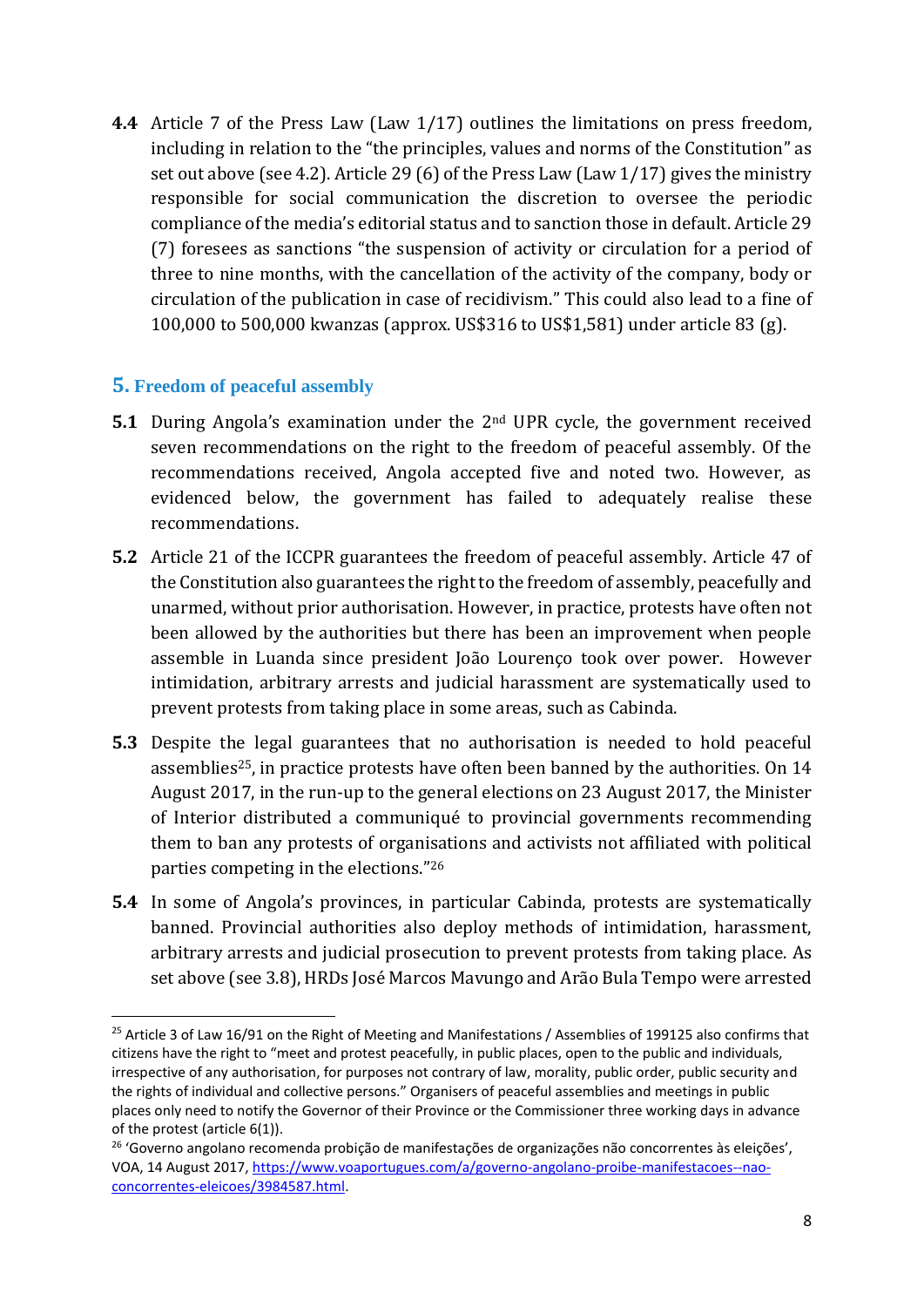and prosecuted for crimes against state security after organising a protest in March 2015 against poor governance and human rights abuses in Cabinda.

- **5.5** Prior to a planned protest on 16 December 2017, police officers arrested 29 activists of the human rights organisation the human rights organisation Associação para o Desenvolvimento da Cultura dos Direitos Humanos (ADCDH) in Cabinda while they were on their way to a protest to denounce human rights violations in Cabinda.<sup>27</sup> The activists claim that they notified the Governor of the protest, as required by law, and that the protest had not been banned as they had not received a response.<sup>28</sup> The activists were later released but were reportedly required to present themselves to the police the next day. On 15 December 2018, seven ADCDH activists<sup>29</sup> and two other people who were taking photos were detained shortly after the start of their protest in Cabinda to commemorate 70 years of the Universal Declaration of Human Rights. They were released late the same day.<sup>30</sup>
- **5.6** On 9 April 2018, the District Court of Malanje sentenced three student protesters Afonso Simão Muatxipululu, Justino Horácio António Valente and António José Fernando - to prison sentences of five to six months on charges of insult of public authorities and disturbance of the functioning of sovereign bodies, the latter a crime against state security. Two other students were acquitted, while another student was sent to juvenile court.<sup>31</sup> The National Police of Malanje subsequently banned two planned protests, on 21 and 22 April 2018, to demand that the three students be freed.

 $\overline{a}$ 

<sup>27</sup> 'Detenções em Cabinda: Ativista diz que João Lourenço é "cúmplice da degradação social"', Deutsche Welle, 17 December 2017[, https://www.dw.com/pt-002/deten%C3%A7%C3%B5es-em-cabinda-ativista-diz-que-](https://www.dw.com/pt-002/deten%C3%A7%C3%B5es-em-cabinda-ativista-diz-que-jo%C3%A3o-louren%C3%A7o-%C3%A9-c%C3%BAmplice-da-degrada%C3%A7%C3%A3o-social/a-41828508)

[jo%C3%A3o-louren%C3%A7o-%C3%A9-c%C3%BAmplice-da-degrada%C3%A7%C3%A3o-social/a-41828508.](https://www.dw.com/pt-002/deten%C3%A7%C3%B5es-em-cabinda-ativista-diz-que-jo%C3%A3o-louren%C3%A7o-%C3%A9-c%C3%BAmplice-da-degrada%C3%A7%C3%A3o-social/a-41828508) <sup>28</sup> 'Cabinda: Governo mantém silêncio sobre marcha de activistas marcado para sábado', VOA, 14 December 2017, [https://www.voaportugues.com/a/cabinda-activistas-convocam-manfiestao-para](https://www.voaportugues.com/a/cabinda-activistas-convocam-manfiestao-para-sabado/4164058.html)[sabado/4164058.html.](https://www.voaportugues.com/a/cabinda-activistas-convocam-manfiestao-para-sabado/4164058.html)

<sup>&</sup>lt;sup>29</sup> The seven were Alexandre Kwanga Nsito, Félix Ngonda Baveca, Celestino Manhito, João Muanda, José Hilário Gime, Marcos Lúbuca and Pedro Bumba.

<sup>30</sup> 'Ativistas voltam a denunciar "detenções arbitrárias" em Cabinda', Deutsche Welle, 16 December 2018, [https://www.dw.com/pt-002/angola-ativistas-voltam-a-denunciar-deten%C3%A7%C3%B5es](https://www.dw.com/pt-002/angola-ativistas-voltam-a-denunciar-deten%C3%A7%C3%B5es-arbitr%C3%A1rias-em-cabinda/a-46763471)[arbitr%C3%A1rias-em-cabinda/a-46763471.](https://www.dw.com/pt-002/angola-ativistas-voltam-a-denunciar-deten%C3%A7%C3%B5es-arbitr%C3%A1rias-em-cabinda/a-46763471)

<sup>&</sup>lt;sup>31</sup> 'Três manifestantes de Malanje condenados por injuria às autoridades', Angola24horas.com, 11 April 2018, [https://angola24horas.com/index.php/lifestyle/item/10080-manifestantes-de-malanje-condenados-a-sete](https://angola24horas.com/index.php/lifestyle/item/10080-manifestantes-de-malanje-condenados-a-sete-meses-de-prisao)[meses-de-prisao](https://angola24horas.com/index.php/lifestyle/item/10080-manifestantes-de-malanje-condenados-a-sete-meses-de-prisao); 'Jovens condenados a prisão por distúrbios na presença do vice-PR angolano', Díarío de Notícias, 12 April 2018, [https://www.dn.pt/mundo/interior/tres-jovens-condenados-a-prisao-por-disturbios](https://www.dn.pt/mundo/interior/tres-jovens-condenados-a-prisao-por-disturbios-na-presenca-do-vice-pr-angolano-9252955.html)[na-presenca-do-vice-pr-angolano-9252955.html.](https://www.dn.pt/mundo/interior/tres-jovens-condenados-a-prisao-por-disturbios-na-presenca-do-vice-pr-angolano-9252955.html) According to OMUNGA, two of the three were not part of the protest, but were there for other reasons. See 'Tribunal Suprema liberta os três jovens de Malanje', Folha8, 17 July 2018[, https://jornalf8.net/2018/tribunal-supremo-liberta-os-tres-jovens-malanje.](https://jornalf8.net/2018/tribunal-supremo-liberta-os-tres-jovens-malanje/)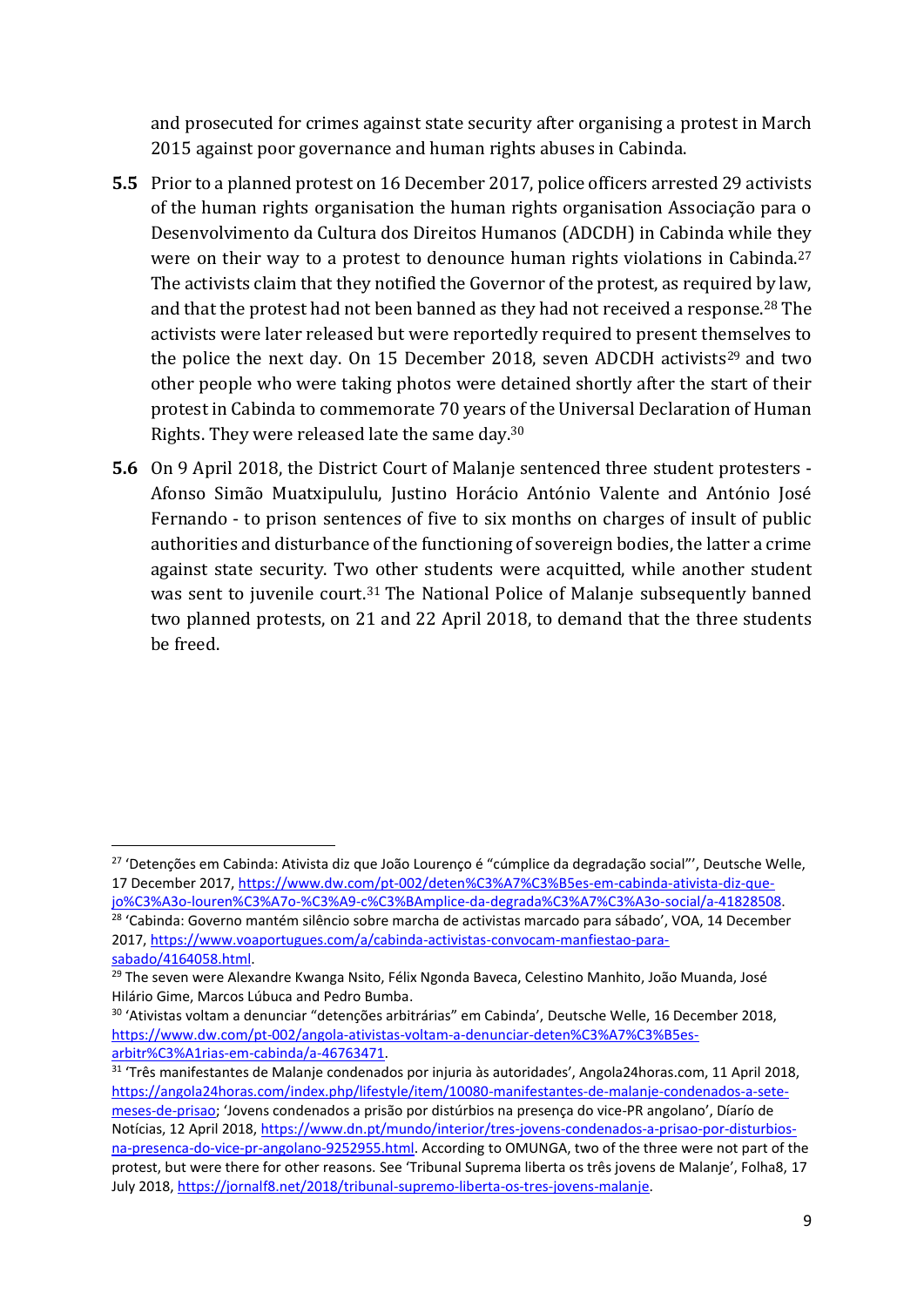#### **6. (F) Recommendations to the Government of Angola**

#### **6.1 Regarding the freedom of association**

- Amend Law 6/12 of 8 January 2012 on Private Associations, and remove any vague and restrictive provisions, to bring its provisions into compliance with ICCPR articles 21 and 22.
- Ensure that all CSOs are able to duly register and remove any administrative barrier against the registration of associations.
- Continue to hold meaningful political dialogue that allows and embraces diverging views, including those of CSOs, HRDs, journalists, political activists and others.

#### **6.2 Regarding the protection of human rights defenders**

- Ensure that HRDs are able to carry out their legitimate activities without fear or undue hindrance, obstruction, or legal and administrative harassment.
- Initiate a consolidated process of repeal or amendment of legalisation and decrees that unwarrantedly restrict the legitimate work of HRDs, in line with the UN Declaration on Human Rights Defenders.
- Specifically, suitably amend Law 23/10 of 3 December 2010 on Crimes against State Security law, in accordance with the ICCPR and the UN Declaration on Human Rights Defenders.

#### **6.3 Regarding the freedom of expression, independence of the media and access to information**

- Ensure the freedom of expression and media freedom by bringing all national legislation into line with international standards.
- Review and amend the social communication legislative package, and in particular the Press Law, in order to ensure that it is in line with international standards.
- Repeal all criminal defamation provisions in the Penal Code and other laws.
- Ensure that the new regulatory media entity, the Entidade Reguladora da Comunicação Social Angolana, is in practice autonomous and independent.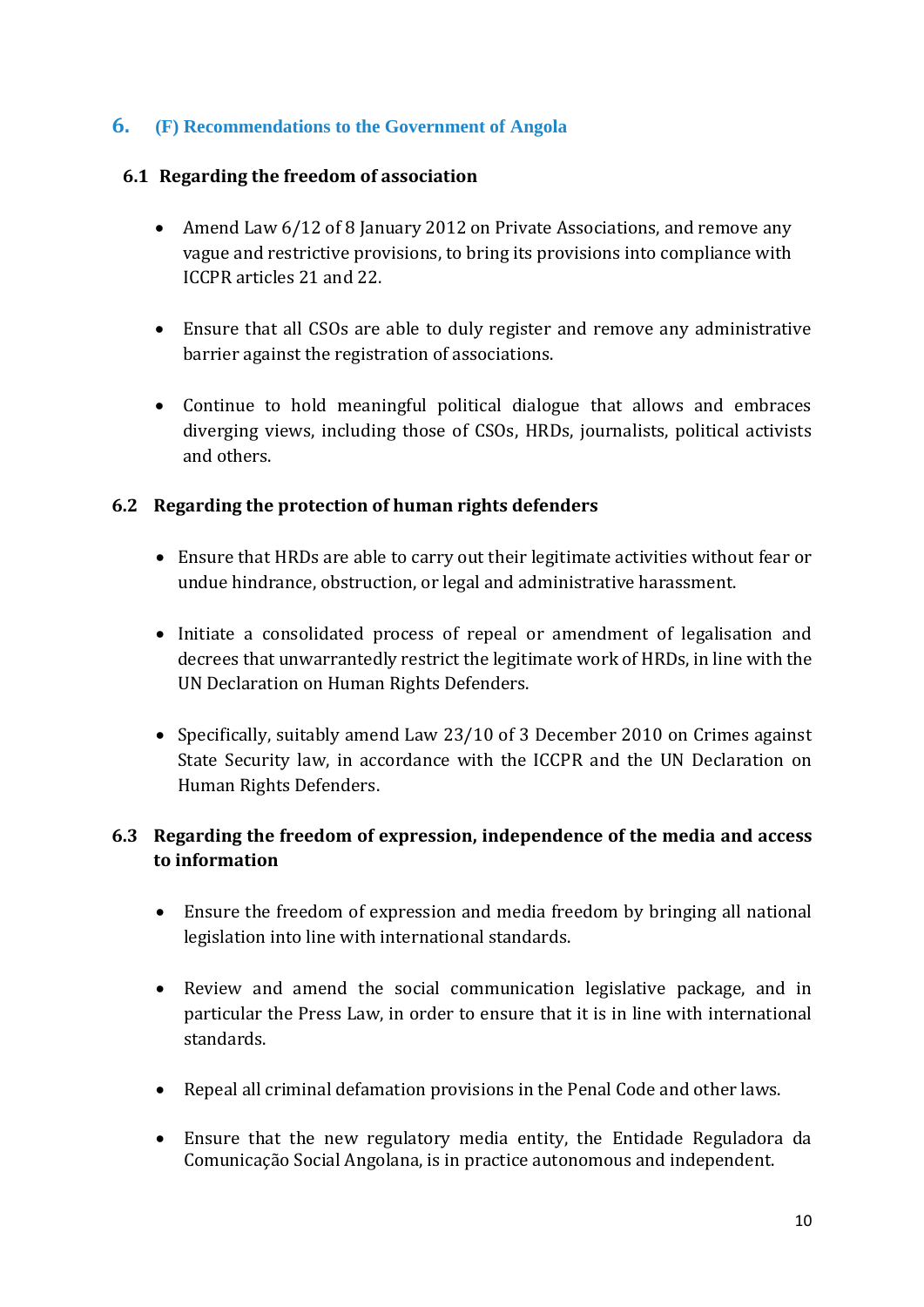- Organise inclusive consultations with journalists and media in order to resolve disputes that exist concerning the new social communication legislative package.
- Refrain from adopting any laws providing for censorship or undue control over the content of the media.

#### **6.4 Regarding the freedom of peaceful assembly**

- Amend Law 16/91 on the Right of Meeting and Manifestations / Assemblies of 1991 in order to guarantee fully the right to the freedom of peaceful assembly.
- Repeal article 26 of Law 23/10 of 3 December 2010 on Crimes against the Security of the State.
- Unconditionally and immediately release all protesters, HRDs and journalists detained for exercising their right to the freedom of peaceful assembly and review their cases to prevent further harassment.
- Provide recourse for judicial review and effective remedy, including compensation, in cases of unlawful denial of the right to the freedom of peaceful assembly by state authorities.
- Ensure that all peaceful assemblies are allowed on the whole territory, including Cabinda and Lunda Norte. Refrain from arbitrary arrests, intimidation and judicial harassment in relation to peaceful assemblies.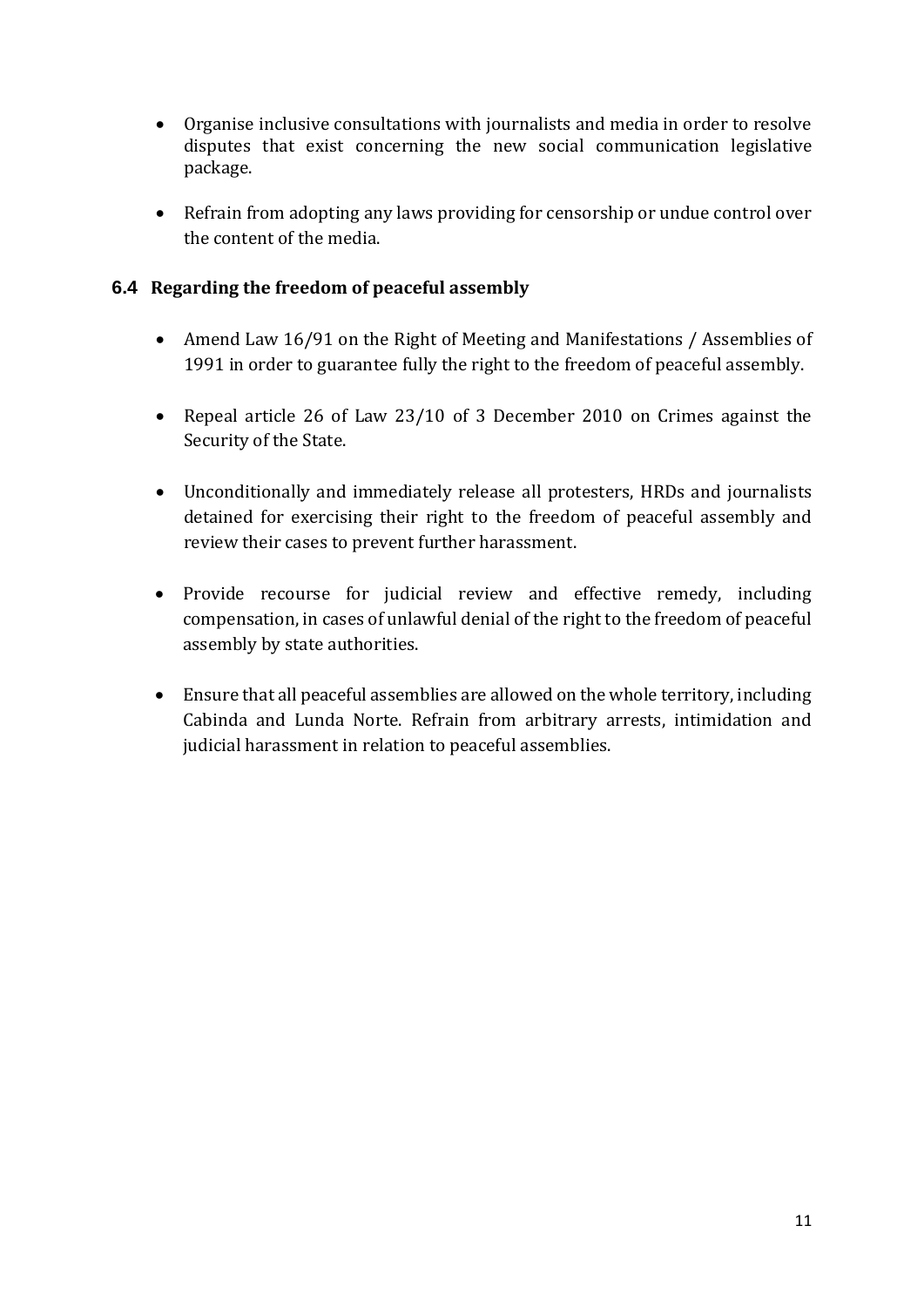## **Annex: Assessment of implementation of civic space recommendations under the 2nd cycle**

| Recommendation                                                                                                                                                                                                                                                                                                       | <b>Position</b> | Complete<br>list of<br>themes | Evaluation / comments on the level of<br>implementation                                                                                                                                                                                                                                                                                                                     |
|----------------------------------------------------------------------------------------------------------------------------------------------------------------------------------------------------------------------------------------------------------------------------------------------------------------------|-----------------|-------------------------------|-----------------------------------------------------------------------------------------------------------------------------------------------------------------------------------------------------------------------------------------------------------------------------------------------------------------------------------------------------------------------------|
| A - 134.64 Continue<br>to involve Angolan<br>civil society actors,<br>notably those working<br>in the field of human<br>rights, in the<br>implementation of the<br>policy already defined<br>by the Government<br>(Senegal)                                                                                          | Accepted        | Freedom of<br>association     | <b>Partially implemented</b><br>Recently, the administration of President<br>Lourenço started a dialogue with civil<br>society actors On 4 December 2018, the<br>President received several civil society<br>groups and activists, including independent<br>human rights organisations to discuss<br>human rights and the fight against poverty<br>and corruption (see 2.4) |
| A - 134.65 Invite the<br>Special Rapporteur on<br>Freedom of<br>Expression to visit<br>Angola in order to<br>demonstrate your<br>commitment to foster<br>an environment<br>where journalists,<br>civil society and<br>opposition members<br>can operate freely and<br>independently<br>(United States of<br>America) | Accepted        | Freedom of<br>expression      | Not implemented                                                                                                                                                                                                                                                                                                                                                             |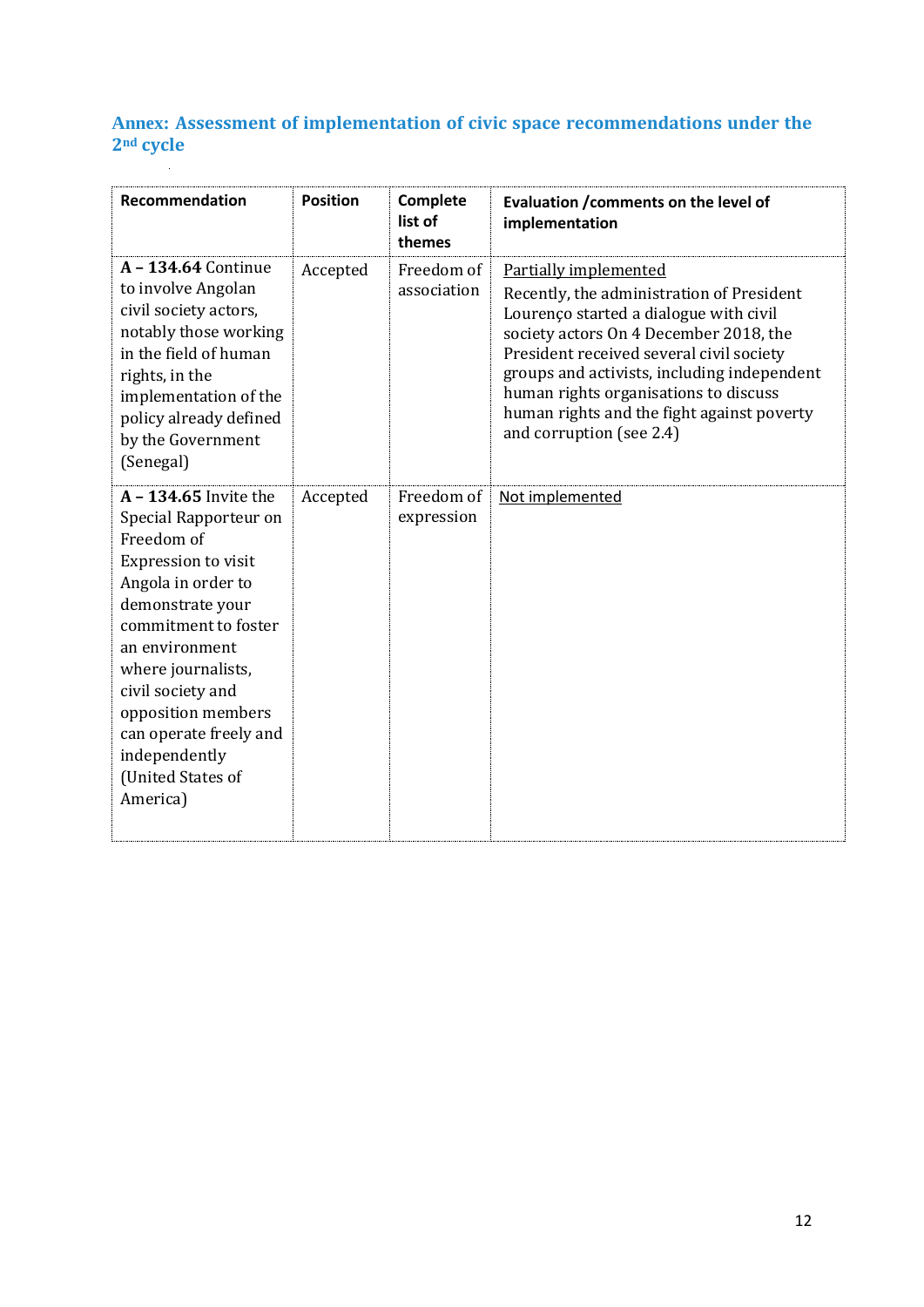| Recommendation                                                                                                                                                                                                                                       | <b>Position</b> | Complete<br>list of<br>themes                     | Evaluation / comments on the level of<br>implementation                                                                                                                                                                                                                                                                                                                                                                                                                                                                                                                                                                                                                                                                                                                                                                                                                                                                                                                                                                                                                                                                                                                                                                                                                                                                                                          |
|------------------------------------------------------------------------------------------------------------------------------------------------------------------------------------------------------------------------------------------------------|-----------------|---------------------------------------------------|------------------------------------------------------------------------------------------------------------------------------------------------------------------------------------------------------------------------------------------------------------------------------------------------------------------------------------------------------------------------------------------------------------------------------------------------------------------------------------------------------------------------------------------------------------------------------------------------------------------------------------------------------------------------------------------------------------------------------------------------------------------------------------------------------------------------------------------------------------------------------------------------------------------------------------------------------------------------------------------------------------------------------------------------------------------------------------------------------------------------------------------------------------------------------------------------------------------------------------------------------------------------------------------------------------------------------------------------------------------|
| A - 134.123 Fully<br>respect freedom of<br>expression, opinion,<br>association and<br>peaceful assembly in<br>accordance with<br>Angola's obligations<br>under the<br>International<br>Covenant on Civil and<br><b>Political Rights</b><br>(Belgium) | Accepted        | Expression<br>Association<br>Peaceful<br>Assembly | Not implemented<br>Since Angola's last UPR review, there have<br>been several violations of the freedoms of<br>expression, peaceful assembly and<br>association. everal restrictions remain,<br>especially in areas such as Cabinda, where<br>civic space is more restricted.<br>Association: some of the provisions of Law<br>6/12 on Private Associations are vague and<br>open to interpretation, while giving the<br>magistrates of the Public Ministry the power<br>to dictate the legality of associations, which<br>can lead to de-registration (see 2.3)<br><b>Expression:</b> The 'social communication<br>legislative package' ('pacote legislative da<br>comunicação social'), contains restrictions on<br>media freedoms (see 4.3-4.4), while several<br>pieces of restrictive legislation, including<br>provisions on criminal defamation in the<br>Penal Code and several restrictions under<br>Law 23/10 of 3 December 2010 on Crimes<br>against the Security of the State, have been<br>used against HRDs and journalists critical of<br>the government (see 3.3-3.6)<br>Peaceful Assembly: Despite the legal<br>guarantees that no authorisation is needed to<br>hold peaceful assemblies, in practice protests<br>have been often banned by the authorities<br>(see 5.3-5.4) and protesters arbitrarily<br>arrested (see for example 5.4-5.6). |
| A-134.124 Amend<br>its legislation to<br>protect freedom of<br>expression, including<br>freedom of the press<br>(Slovenia)                                                                                                                           | Accepted        | Expression                                        | Not implemented<br>The 'social communication legislative<br>package' ('pacote legislative da comunicação<br>social'), contains restrictions on media<br>freedoms (see $4.3-4.4$ )                                                                                                                                                                                                                                                                                                                                                                                                                                                                                                                                                                                                                                                                                                                                                                                                                                                                                                                                                                                                                                                                                                                                                                                |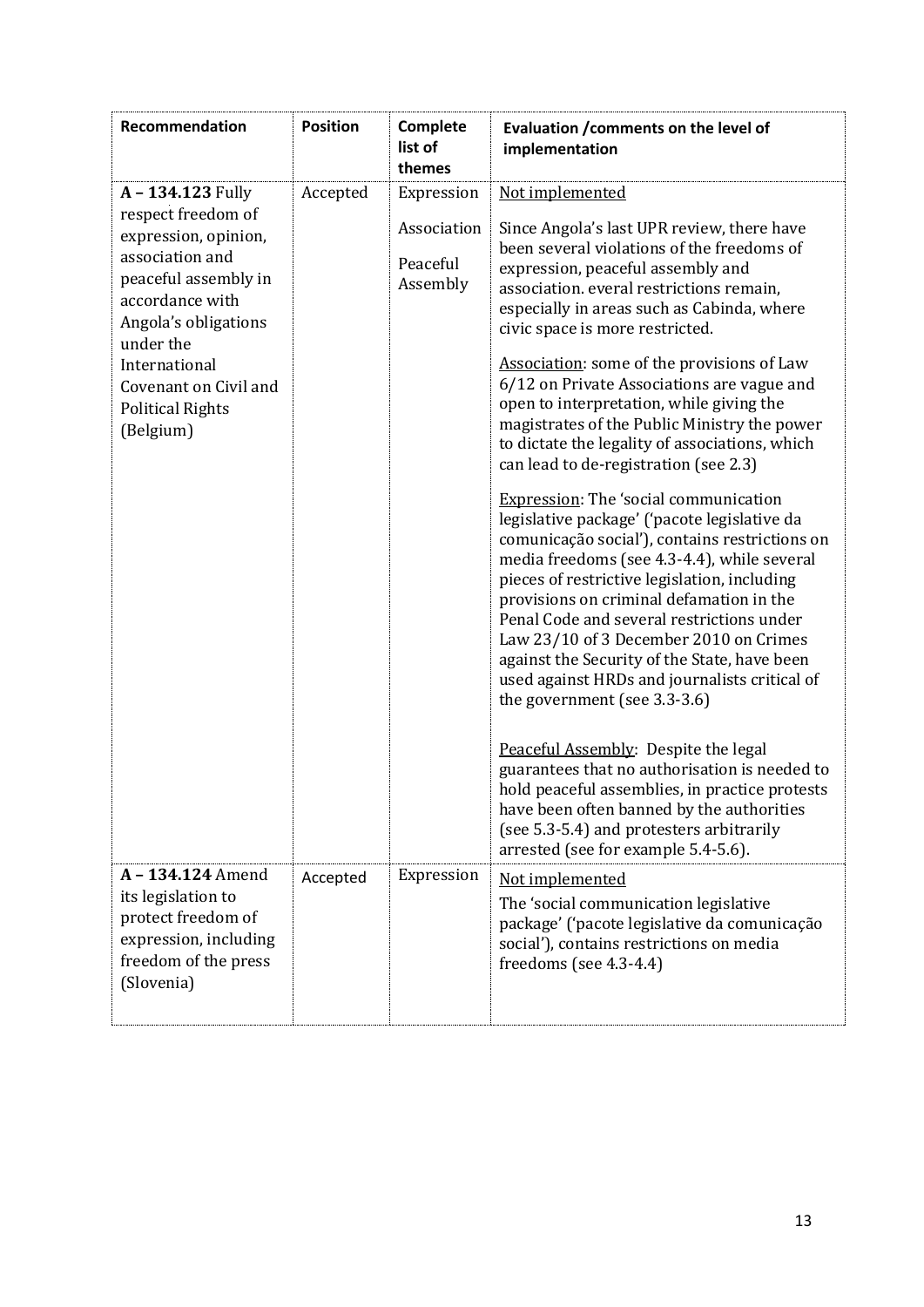| <b>Recommendation</b>                                                                                                                                                                                                                                                          | <b>Position</b> | Complete<br>list of<br>themes                                 | Evaluation / comments on the level of<br>implementation                                                                                                                                                                                                                                                                                                                                                                                                                                                                                                                                                                                      |
|--------------------------------------------------------------------------------------------------------------------------------------------------------------------------------------------------------------------------------------------------------------------------------|-----------------|---------------------------------------------------------------|----------------------------------------------------------------------------------------------------------------------------------------------------------------------------------------------------------------------------------------------------------------------------------------------------------------------------------------------------------------------------------------------------------------------------------------------------------------------------------------------------------------------------------------------------------------------------------------------------------------------------------------------|
| A - 134.125 Ensure<br>the protection of the<br>rights of individuals -<br>including members of<br>civil society<br>organisations, the<br>media and the<br>political opposition -<br>to assemble and speak<br>free from intimidation<br>and harassment<br>(Canada)              | Accepted        | Expression<br>Peaceful<br>Assembly<br>HRDs and<br>journalists | Not implemented<br>Several pieces of restrictive<br>legislation, including provisions on<br>criminal defamation in the Penal<br>Code and several restrictions under<br>Law 23/10 of 3 December 2010 on<br>Crimes against the Security of the<br>State, have been used against HRDs<br>and journalists critical of the<br>government (see 3.3-3.6).<br>Despite the legal guarantees that no<br>$\overline{\phantom{a}}$<br>authorisation is needed to hold<br>peaceful assemblies, in practice<br>protests have been often banned by<br>the authorities (see 5.3-5.4) and<br>protesters arbitrarily arrested (see<br>for example $5.4-5.6$ ). |
| A-134.126 Improve<br>the space of free<br>operation of<br>independent media,<br>including state media,<br>reinforce monitoring<br>and sanctioning of<br>abuses of media<br>legislation and create<br>an enabling working<br>environment for<br>journalists (Czech<br>Republic) | Accepted        | Expression                                                    | Not implemented<br>The 'social communication legislative<br>package' ('pacote legislative da comunicação<br>social'), contains restrictions on media<br>freedoms (see 4.3-4.4), while several pieces<br>of restrictive legislation, including provisions<br>on criminal defamation in the Penal Code and<br>several restrictions under Law 23/10 of 3<br>December 2010 on Crimes against the<br>Security of the State, have been used against<br>HRDs and journalists critical of the<br>government (see 3.3-3.6)                                                                                                                            |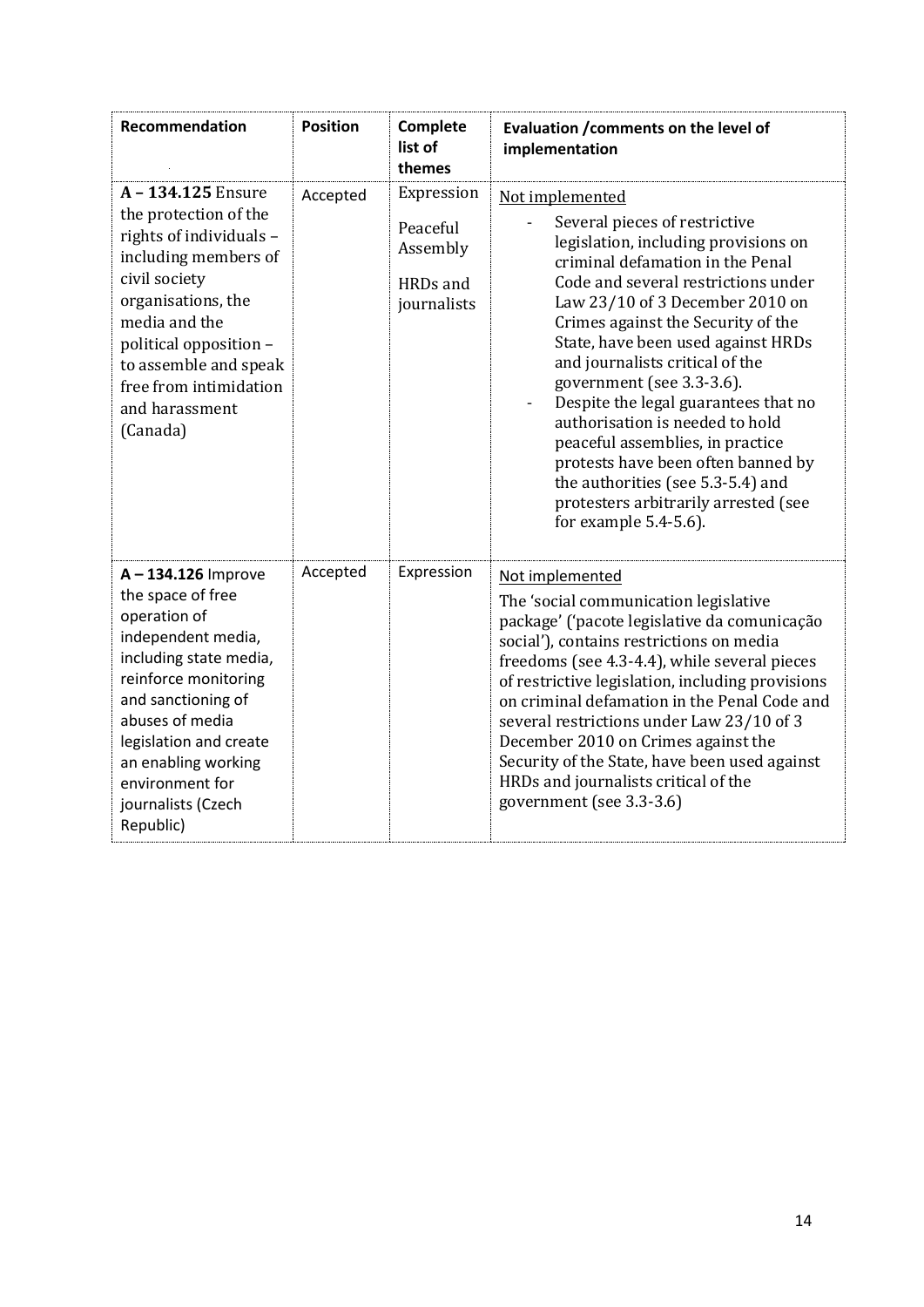| Recommendation                                                                                                                                           | <b>Position</b> | Complete<br>list of<br>themes                     | Evaluation / comments on the level of<br>implementation                                                                                                                                                                                                                                                                                                                                                                                                                                                                                                                                                                                                                                                                                                                                                                                                                                                                                                                                                                                                                               |
|----------------------------------------------------------------------------------------------------------------------------------------------------------|-----------------|---------------------------------------------------|---------------------------------------------------------------------------------------------------------------------------------------------------------------------------------------------------------------------------------------------------------------------------------------------------------------------------------------------------------------------------------------------------------------------------------------------------------------------------------------------------------------------------------------------------------------------------------------------------------------------------------------------------------------------------------------------------------------------------------------------------------------------------------------------------------------------------------------------------------------------------------------------------------------------------------------------------------------------------------------------------------------------------------------------------------------------------------------|
| A-134.127 Take<br>measures to fully<br>guarantee the respect<br>of freedom of<br>expression and of<br>freedom of<br>association and<br>assembly (France) | Accepted        | Expression<br>Peaceful<br>Assembly<br>Association | Not implemented<br>Since Angola's last UPR review, there have<br>been several violations of the freedoms of<br>expression, peaceful assembly and<br>association. everal restrictions remain,<br>especially in areas such as Cabinda, where<br>civic space is more restricted.<br>Association: some of the provisions of Law<br>6/12 on Private Associations are vague and<br>open to interpretation, while giving the<br>magistrates of the Public Ministry the power<br>to dictate the legality of associations, which<br>can lead to de-registration (see 2.3)<br><b>Expression:</b> The 'social communication<br>legislative package' ('pacote legislative da<br>comunicação social'), contains restrictions on<br>media freedoms (see 4.3-4.4), while several<br>pieces of restrictive legislation, including<br>provisions on criminal defamation in the<br>Penal Code and several restrictions under<br>Law 23/10 of 3 December 2010 on Crimes<br>against the Security of the State, have been<br>used against HRDs and journalists critical of<br>the government (see 3.3-3.6) |
|                                                                                                                                                          |                 |                                                   | Peaceful Assembly: Despite the legal<br>guarantees that no authorisation is needed to<br>hold peaceful assemblies, in practice protests<br>have been often banned by the authorities<br>(see 5.3-5.4) and protesters arbitrarily<br>arrested (see for example 5.4-5.6).                                                                                                                                                                                                                                                                                                                                                                                                                                                                                                                                                                                                                                                                                                                                                                                                               |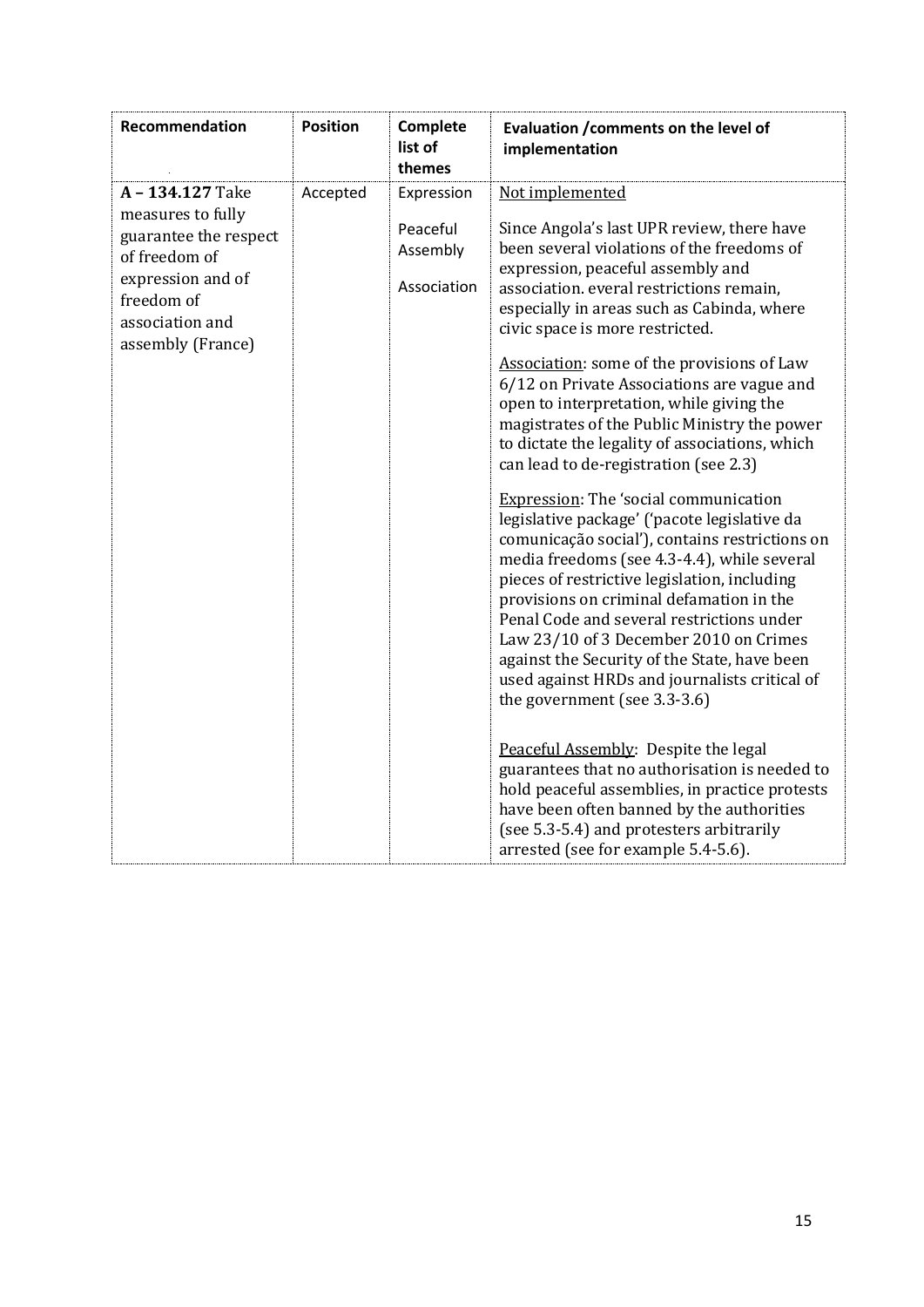| Recommendation                                                                                                                                                                                                                                                                                                                           | <b>Position</b> | Complete<br>list of<br>themes | Evaluation / comments on the level of<br>implementation                                                                                                                                                                                                                                                                                     |
|------------------------------------------------------------------------------------------------------------------------------------------------------------------------------------------------------------------------------------------------------------------------------------------------------------------------------------------|-----------------|-------------------------------|---------------------------------------------------------------------------------------------------------------------------------------------------------------------------------------------------------------------------------------------------------------------------------------------------------------------------------------------|
| A - 134.128 Create<br>and maintain, in law<br>and in practice, a safe<br>and enabling<br>environment, in which<br>human rights<br>defenders, journalists<br>and civil society can<br>operate free from<br>hindrance and<br>insecurity, in<br>accordance with<br>Human Rights Council<br>resolutions 22/6,<br>27/5 and 27/31<br>(Ireland) | Accepted        | HRDs and<br>journalists       | Not implemented<br>Several pieces of restrictive legislation,<br>including provisions on criminal defamation<br>in the Penal Code and several restrictions<br>under Law 23/10 of 3 December 2010 on<br>Crimes against the Security of the State, have<br>been used against HRDs and journalists<br>critical of the government (see 3.3-3.6) |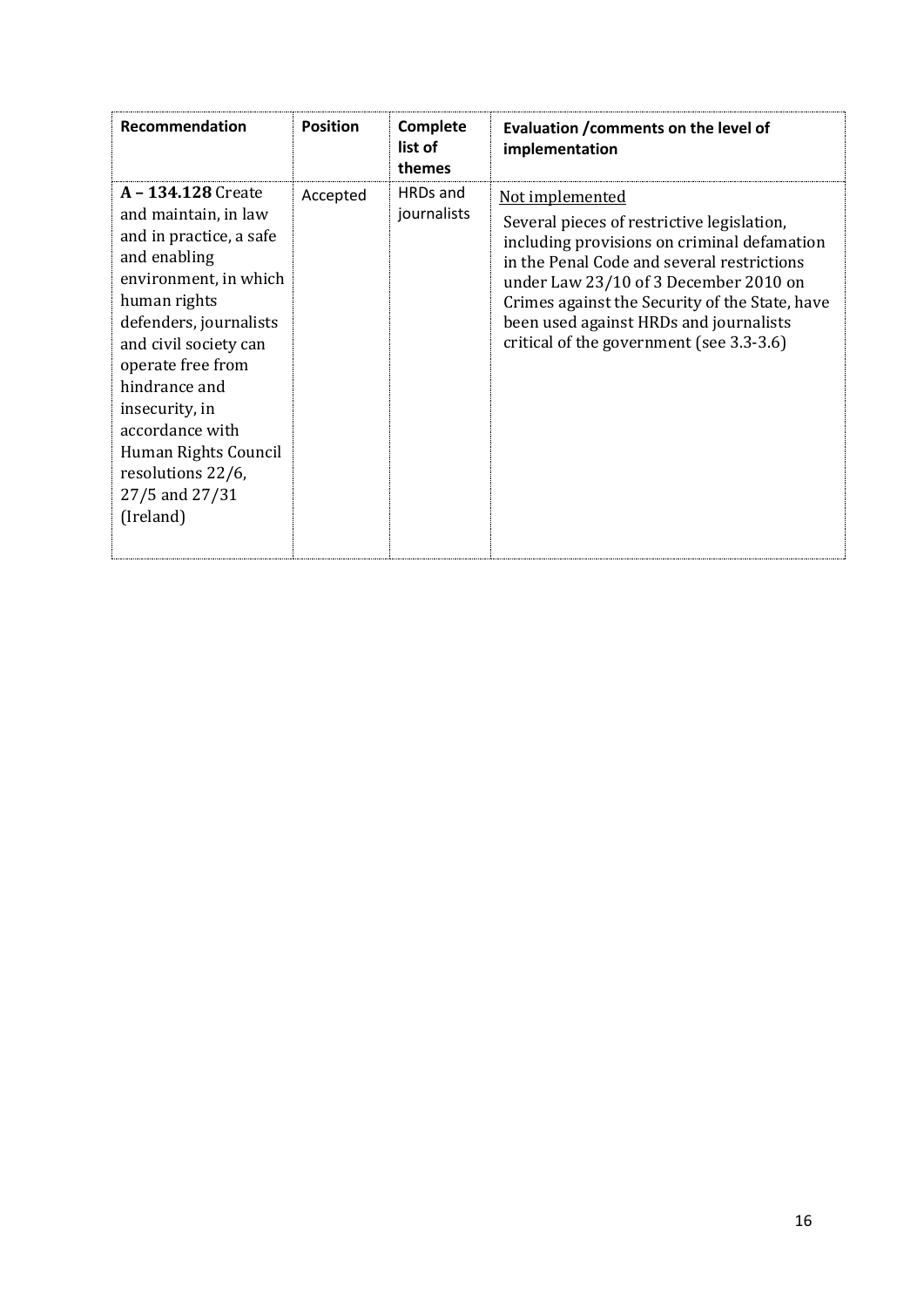| Recommendation                                                                                   | <b>Position</b> | Complete<br>list of<br>themes | Evaluation / comments on the level of<br>implementation                                                                                                                                                                                                                                                                                                                                                                                                                                                                                                                                                                                                                                                                                                                                                                                                                                                                                                                                                                                                                                                                                                                                        |
|--------------------------------------------------------------------------------------------------|-----------------|-------------------------------|------------------------------------------------------------------------------------------------------------------------------------------------------------------------------------------------------------------------------------------------------------------------------------------------------------------------------------------------------------------------------------------------------------------------------------------------------------------------------------------------------------------------------------------------------------------------------------------------------------------------------------------------------------------------------------------------------------------------------------------------------------------------------------------------------------------------------------------------------------------------------------------------------------------------------------------------------------------------------------------------------------------------------------------------------------------------------------------------------------------------------------------------------------------------------------------------|
| A-134.129 Further<br>promote freedom of<br>expression,<br>association and the<br>press (Senegal) | Accepted        | Expression<br>Association     | Not implemented<br>Expression:<br>The 'social communication legislative<br>package' ('pacote legislative da comunicação<br>social'), contains restrictions on media<br>freedoms (see 4.3-4.4), while several pieces<br>of restrictive legislation, including provisions<br>on criminal defamation in the Penal Code and<br>several restrictions under Law 23/10 of 3<br>December 2010 on Crimes against the<br>Security of the State, have been used against<br>HRDs and journalists critical of the<br>government (see 3.3-3.6)<br>Association: some of the provisions of Law<br>6/12 on Private Associations are vague and<br>open to interpretation, while giving the<br>magistrates of the Public Ministry the power<br>to dictate the legality of associations, which<br>can lead to de-registration (see 2.3). There<br>have been some positive steps under the<br>administration of President Lourenço, such as<br>the first legal registration of a LGBTQI rights<br>organisation (see 2.5) and the start of a<br>dialogue of with civil society actors, including<br>independent human rights organisations on<br>human rights, the fight against poverty and<br>corruption (see 2.5) |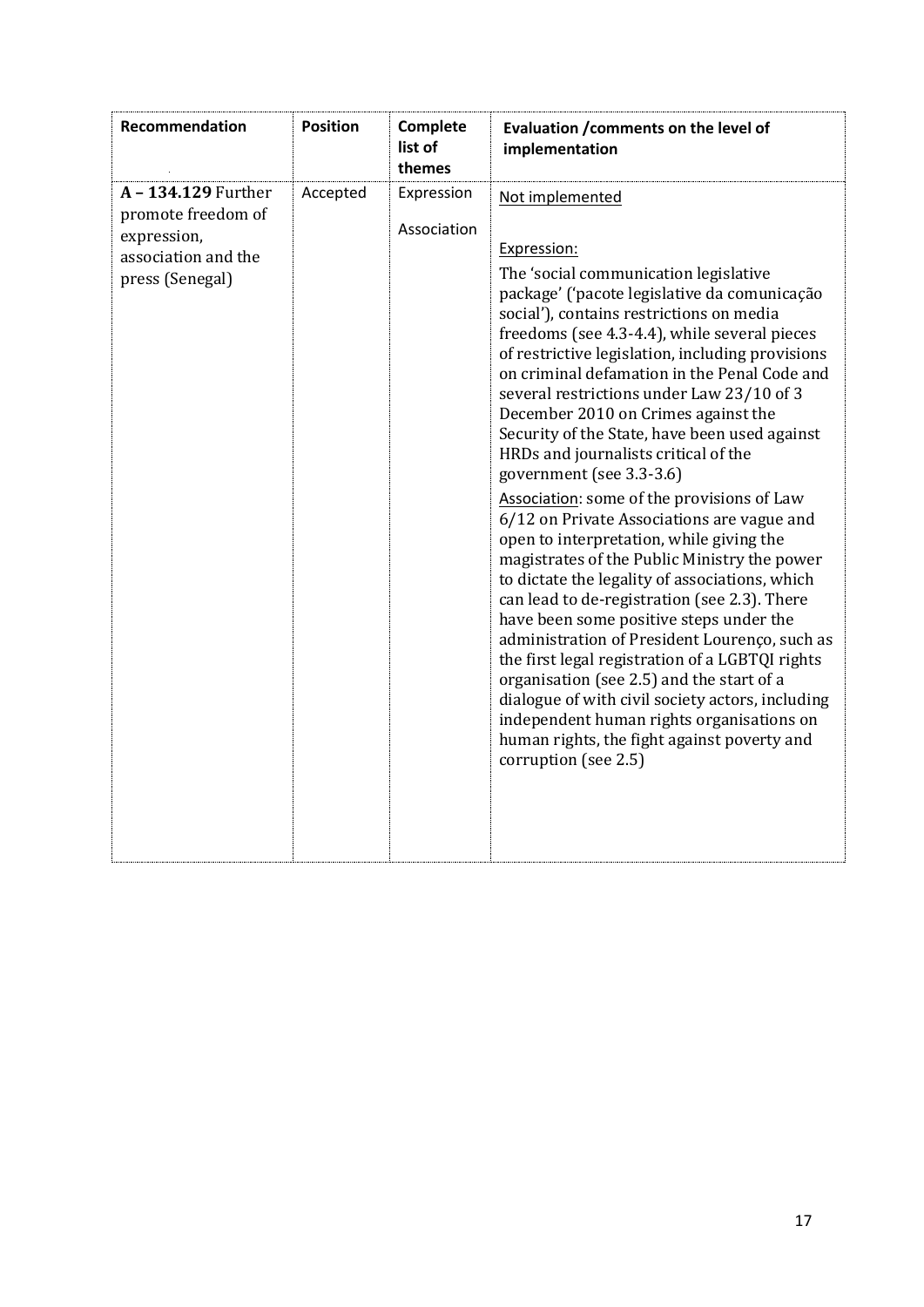| <b>Recommendation</b>                                                                                                                                                                                                                                                                                                 | <b>Position</b> | Complete<br>list of<br>themes | Evaluation / comments on the level of<br>implementation                                                                                                                                                                                                                                                                                                                                                                                                                                                                                                                                                                            |
|-----------------------------------------------------------------------------------------------------------------------------------------------------------------------------------------------------------------------------------------------------------------------------------------------------------------------|-----------------|-------------------------------|------------------------------------------------------------------------------------------------------------------------------------------------------------------------------------------------------------------------------------------------------------------------------------------------------------------------------------------------------------------------------------------------------------------------------------------------------------------------------------------------------------------------------------------------------------------------------------------------------------------------------------|
| A-134.130 Respect,<br>protect and promote<br>freedom of expression<br>of journalists, in<br>particular with regard<br>to the well-<br>established<br>international human<br>rights principle that<br>public officials should<br>tolerate more, rather<br>than less, critcism<br>than private<br>individuals (Sweden); | Accepted        | Expression                    | Not implemented<br>The 'social communication legislative<br>package' ('pacote legislative da comunicação<br>social'), contains restrictions on media<br>freedoms (see 4.3-4.4), while several pieces<br>of restrictive legislation, including provisions<br>on criminal defamation in the Penal Code and<br>several restrictions under Law 23/10 of 3<br>December 2010 on Crimes against the<br>Security of the State, have been used against<br>HRDs and journalists critical of the<br>government (see 3.3-3.6)                                                                                                                  |
| A - 134.131 Respect<br>the right of peaceful<br>association according<br>to its domestic law<br>and international<br>human rights law<br>(Costa Rica)                                                                                                                                                                 | Accepted        | Association                   | Not implemented<br>Some of the provisions of Law 6/12 on<br>Private Associations are vague and open to<br>interpretation, while giving the magistrates of<br>the Public Ministry the power to dictate the<br>legality of associations, which can lead to de-<br>registration (see 2.3). There have been some<br>positive steps under the new administration,<br>such as the first legal registration of a LGBTQI<br>rights organisation and the start of a dialogue<br>of with civil society actors, including<br>independent human rights organisations on<br>human rights, the fight against poverty and<br>corruption (see 2.5) |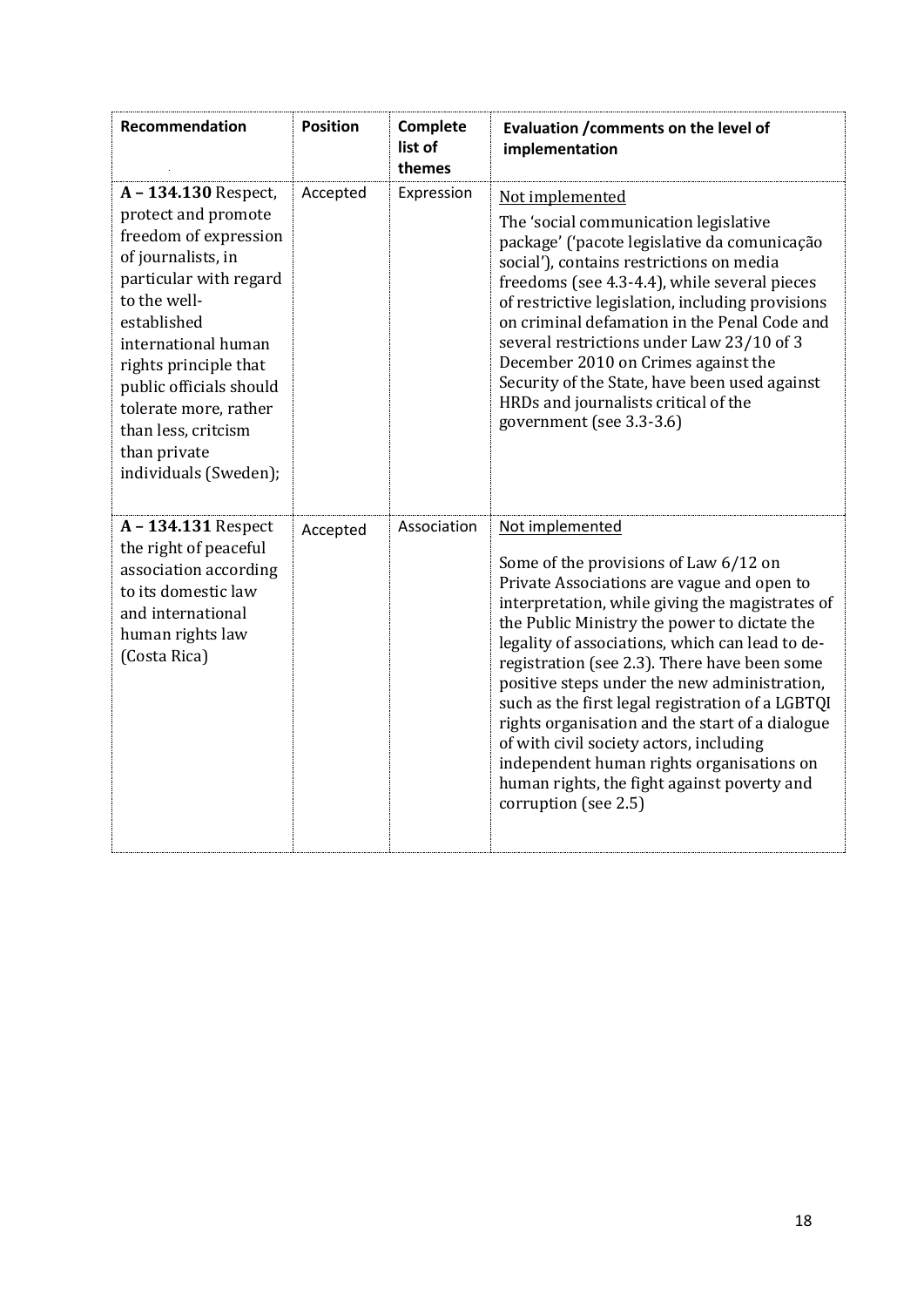| Recommendation                                                                                                                                       | <b>Position</b> | Complete<br>list of<br>themes | Evaluation / comments on the level of<br>implementation                                                                                                                                                                                                                                                                                                                                                                                                                                                                                                                                                                                                                                                                                                                                                                                                                                                                                                                                                                                                                                               |
|------------------------------------------------------------------------------------------------------------------------------------------------------|-----------------|-------------------------------|-------------------------------------------------------------------------------------------------------------------------------------------------------------------------------------------------------------------------------------------------------------------------------------------------------------------------------------------------------------------------------------------------------------------------------------------------------------------------------------------------------------------------------------------------------------------------------------------------------------------------------------------------------------------------------------------------------------------------------------------------------------------------------------------------------------------------------------------------------------------------------------------------------------------------------------------------------------------------------------------------------------------------------------------------------------------------------------------------------|
| A-134.132 Make<br>procedures for<br>registration of civil<br>society organisations<br>transparent, non-<br>discriminatory and<br>expeditous (Norway) | Accepted        | Association                   | Not implemented<br>Some of the provisions of Law 6/12<br>on Private Associations are vague and<br>open to interpretation, while giving<br>the magistrates of the Public Ministry<br>the power to dictate the legality of<br>associations, which can lead to de-<br>registration. Registry and notary<br>services can deny the re1gistration of<br>associations whose constitution or<br>statutes are not in line with this law,<br>without referring to an appeal<br>process for associations denied<br>registration (see 2.3)<br>Additionally, Presidential Decree<br>74/15 of 23 March 2015 on the<br>Regulation of Non-Governmental<br>Organisations placed additional<br>restrictions on the freedom of<br>association of national and<br>international CSOs, including the<br>need to register with several<br>ministries, burdensome registration<br>requirements, excessive discretion<br>and oversight by the authorities,<br>restrictions on receiving funding and<br>vague grounds to suspend CSOs. The<br>Decree was struck down by the<br>Constitutional Court in July 2017 (see<br>(2.4) |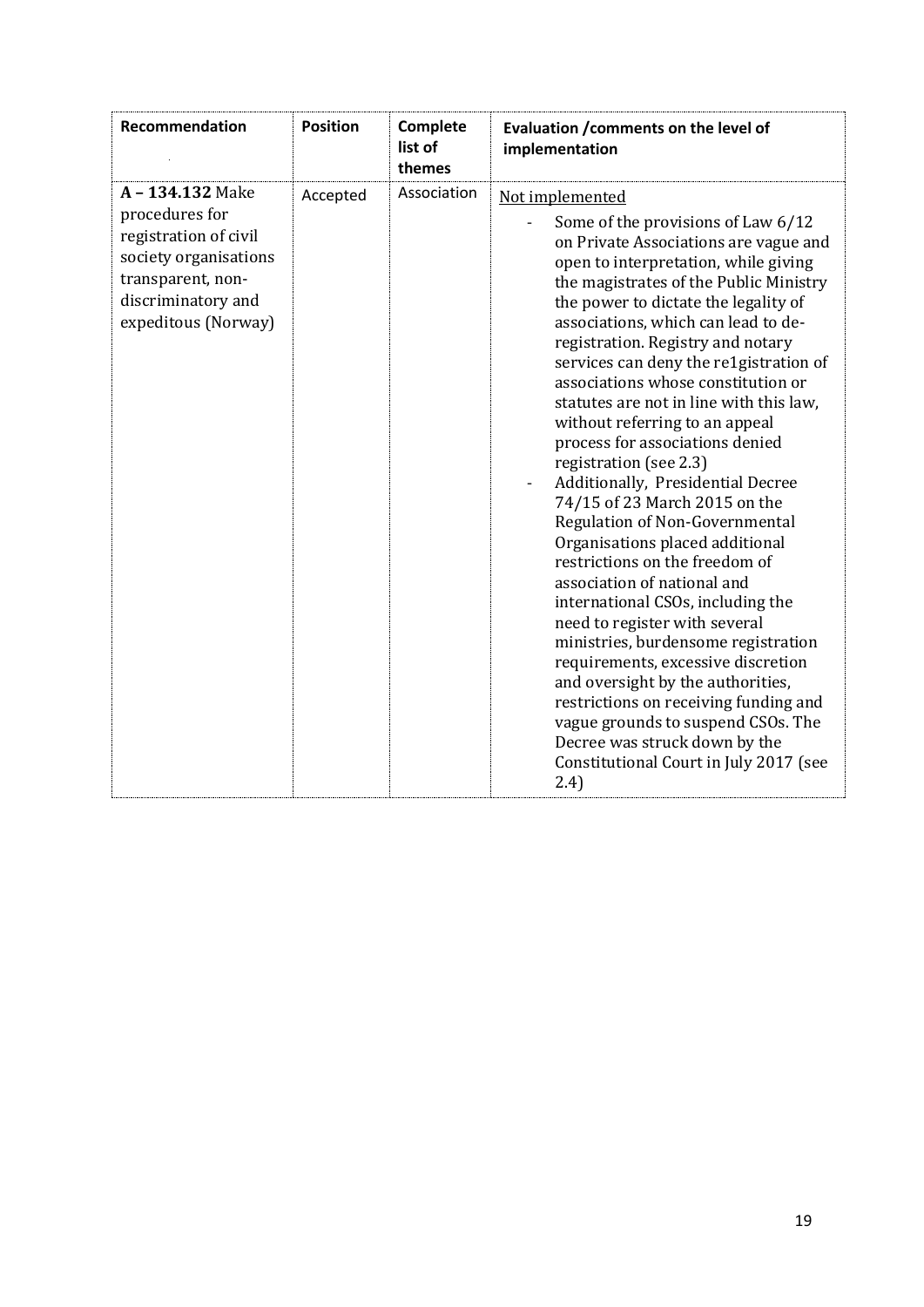| Recommendation                                                                                                                                                                                                                                                               | <b>Position</b> | Complete<br>list of<br>themes | Evaluation / comments on the level of<br>implementation                                                                                                                                                                                                                                                                                                                                                                                                                                                                                                                                                                                                                                                                                                                                                                                                                                                                                                                                                                                                                                                                                                                                                                                                                                                                                                                                                                                                                  |
|------------------------------------------------------------------------------------------------------------------------------------------------------------------------------------------------------------------------------------------------------------------------------|-----------------|-------------------------------|--------------------------------------------------------------------------------------------------------------------------------------------------------------------------------------------------------------------------------------------------------------------------------------------------------------------------------------------------------------------------------------------------------------------------------------------------------------------------------------------------------------------------------------------------------------------------------------------------------------------------------------------------------------------------------------------------------------------------------------------------------------------------------------------------------------------------------------------------------------------------------------------------------------------------------------------------------------------------------------------------------------------------------------------------------------------------------------------------------------------------------------------------------------------------------------------------------------------------------------------------------------------------------------------------------------------------------------------------------------------------------------------------------------------------------------------------------------------------|
| A - 134.133 Take the<br>necessary measures<br>to create a safe and<br>favourable<br>environment for civil<br>society by respecting<br>the human rights of all<br>individuals, in<br>particular the rights<br>to freedom of<br>expression and<br>association<br>(Switzerland) | Accepted        | Expression<br>Association     | Not implemented<br>Association<br>Some of the provisions of Law 6/12<br>on Private Associations are vague and<br>open to interpretation, while giving<br>the magistrates of the Public Ministry<br>the power to dictate the legality of<br>associations, which can lead to de-<br>registration. Registry and notary<br>services can deny the re1gistration of<br>associations whose constitution or<br>statutes are not in line with this law,<br>without referring to an appeal<br>process for associations denied<br>registration (see 2.3)<br>Additionally, Presidential Decree<br>74/15 of 23 March 2015 on the<br>Regulation of Non-Governmental<br>Organisations placed additional<br>restrictions on the freedom of<br>association of national and<br>international CSOs, including the<br>need to register with several<br>ministries, burdensome registration<br>requirements, excessive discretion<br>and oversight by the authorities,<br>restrictions on receiving funding and<br>vague grounds to suspend CSOs. The<br>Decree was struck down by the<br>Constitutional Court in July 2017 (see<br>2.4)<br><b>Expression:</b> several pieces of restrictive<br>legislation, including provisions on criminal<br>defamation in the Penal Code and several<br>restrictions under Law 23/10 of 3 December<br>2010 on Crimes against the Security of the<br>State, have been used against HRDs and<br>journalists critical of the government (see<br>$3.3 - 3.6$ |

ł